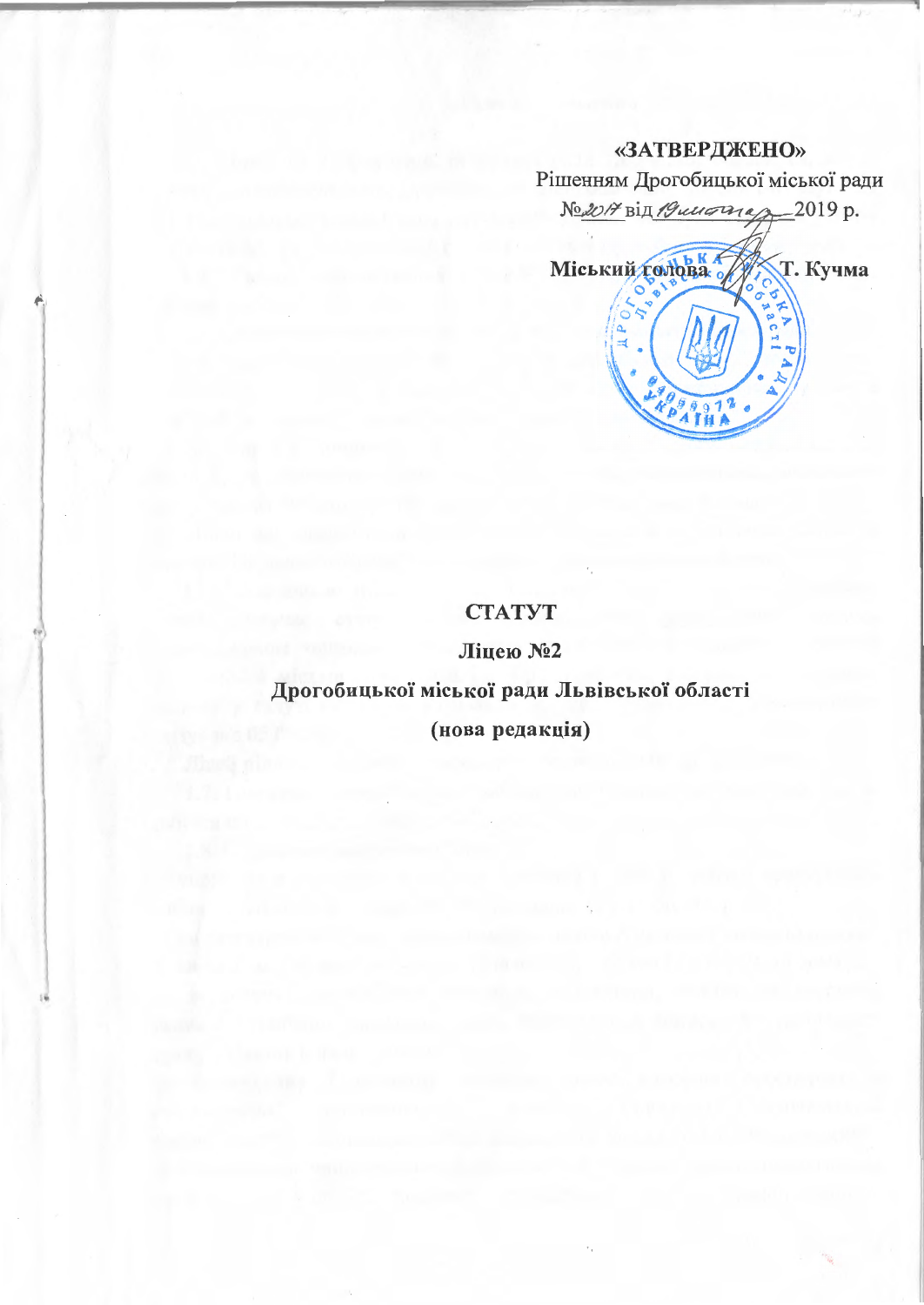#### 1. Загальні положення

1.1. Ліцей № 2 Дрогобицької міської ради Львівської області (надалі -Ліцей) є правонаступником Дрогобицької спеціалізованої школи I-III ступенів № 2 Дрогобицької міської ради Львівської області, яка була створена у 1964 році, знаходиться у комунальній формі власності Дрогобицької міської ради.

1.2. Повне найменування: Ліцей №2 Дрогобицької міської ради Львівської області.

1.3. Скорочене найменування: Ліцей №2 Дрогобицької міської ради.

1.4. Юридична адреса: 82100, Львівська область, м. Дрогобич, вул. Козловського, 17. Телефон:  $2 - 03 - 86$ , електронна пошта drogobych vo.school2@ukr.net, веб-сторінка: http://dr-school2.at.ua

1.5. Ліцей є юридичною особою, має печатку зі своїм найменуванням, штамп, бланк, ідентифікаційний код, вивіску встановленого зразка, може мати власну символіку і атрибутику: прапор, гімн, емблему, значок тощо.

Ліцей має самостійний баланс, власний рахунок в установах банків та здійснює фінансові операції через органи державного казначейства.

1.6. Засновником Ліцею є Дрогобицька міська рада (надалі - Засновник), статут, організаційно-правову ТИП котрий визначає форму, закладу. Уповноваженим органом засновника є відділ освіти виконавчих органів Дрогобицької міської ради (надалі - Відділ освіти), що реалізує державну політику у галузі освіти та виховання відповідно до Закону України «Про освіту» від 05.09.2017 № 2145-VIII.

Ліцей підпорядкований засновнику та уповноваженому ним органу.

1.7. Головною метою Ліцею є забезпечення реалізації прав громадян на здобуття повної загальної середньої освіти.

1.8. Головними завданнями Ліцею є:

- сприяння в реалізації державної політики у галузі освіти з врахуванням особливостей соціально-культурного середовища м. Дрогобича;

- забезпечення реалізації права громадян на повну загальну середню освіту;

- виконання Державних стандартів початкової, базової і профільної освіти;

- виховання шанобливого ставлення до родини, поваги до народних традицій і звичаїв, державної мови, національних цінностей українського народу та інших народів і націй;

формування і розвиток соціально зрілої, творчої особистості 3 позицією, усвідомленою громадянською національної почуттям самосвідомості, особистості, підготовленої до професійного самовизначення;

- виховання в учнів поваги до Конституції України, державних символів України, прав і свобод людини і громадянина, почуття власної гідності,

 $\overline{2}$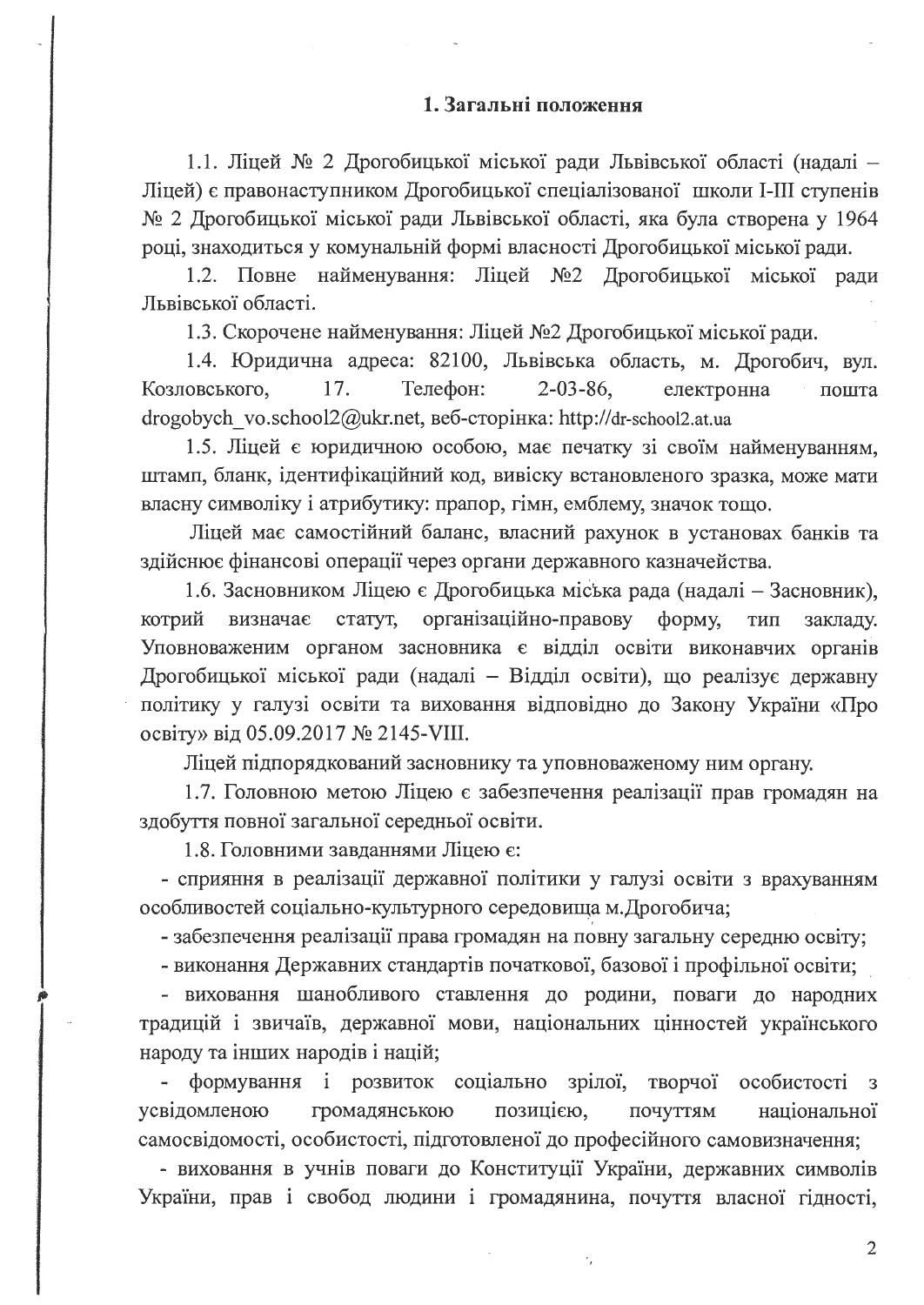відповідальності перед законом за свої дії, свідомого ставлення до обов'язків людини і громадянина;

- розвиток особистості учня, його здібностей і обдарувань, наукового світогляду;

- реалізація права учнів на вільне формування політичних і світоглядних переконань;

- формування в учнів свідомого й відповідального ставлення до власного здоров'я та здоров'я оточуючих, навичок безпечної поведінки;

- створення умов для оволодіння системою наукових знань про природу, людину і суспільство.

1.9. Діяльність Ліцею грунтується на загальнолюдських цінностях та принципах науковості, доступності, полікультурності, світського характеру освіти, системності, інтегрованості, єдності навчання і виховання, на засадах гуманізму, демократії, громадянської свідомості, взаємоповаги між націями і народами в інтересах людини, родини, суспільства, держави; незалежності громадських і релігійних організацій, рівності умов політичних, від кожної людини для повної реалізації її здібностей, таланту, органічного зв'язку з національною історією, культурою, традиціями; поєднання державного управління і громадського самоврядування, співпраці з юридичними та фізичними особами з питань реалізації головних завдань Ліцею.

1.10. Ліцей у своїй діяльності керується Конституцією та законами України, Кабінету Міністрів України, актами Президента України, Міністерства освіти і науки України, ухвалами міської ради, рішеннями виконавчого комітету, розпорядженнями Дрогобицького міського голови, наказами Департаменту освіти і науки Львіської обласної державної адміністрації та Відділу освіти, іншими нормативно-правовими актами та цим Статутом.

1.11. Ліцей самостійно приймає рішення і здійснює свою діяльність у межах компетенції, передбаченої чинним законодавством і даним Статутом.

1.12. У Ліцеї визначена українська мова навчання.

1.13. Ліцей є закладом загальної середньої освіти І-ІІІ ступенів та реалізує освітні програми на всіх рівнях загальної середньої освіти.

У 10-му класі Ліцею запроваджується профільне навчання за академічним спрямуванням, яке може змінюватися відповідно до рішення педагогічної ради у відповідності до потреб суспільства, запитів учнів та батьків.

1.14. Класи у Ліцеї формуються згідно з нормативами їх наповнюваності, встановленими законодавством, з урахуванням наявності приміщень, що відповідають санітарно- гігієнічним вимогам для здійснення освітнього процесу та відповідно до кількості поданих заяв про зарахування до Ліцею.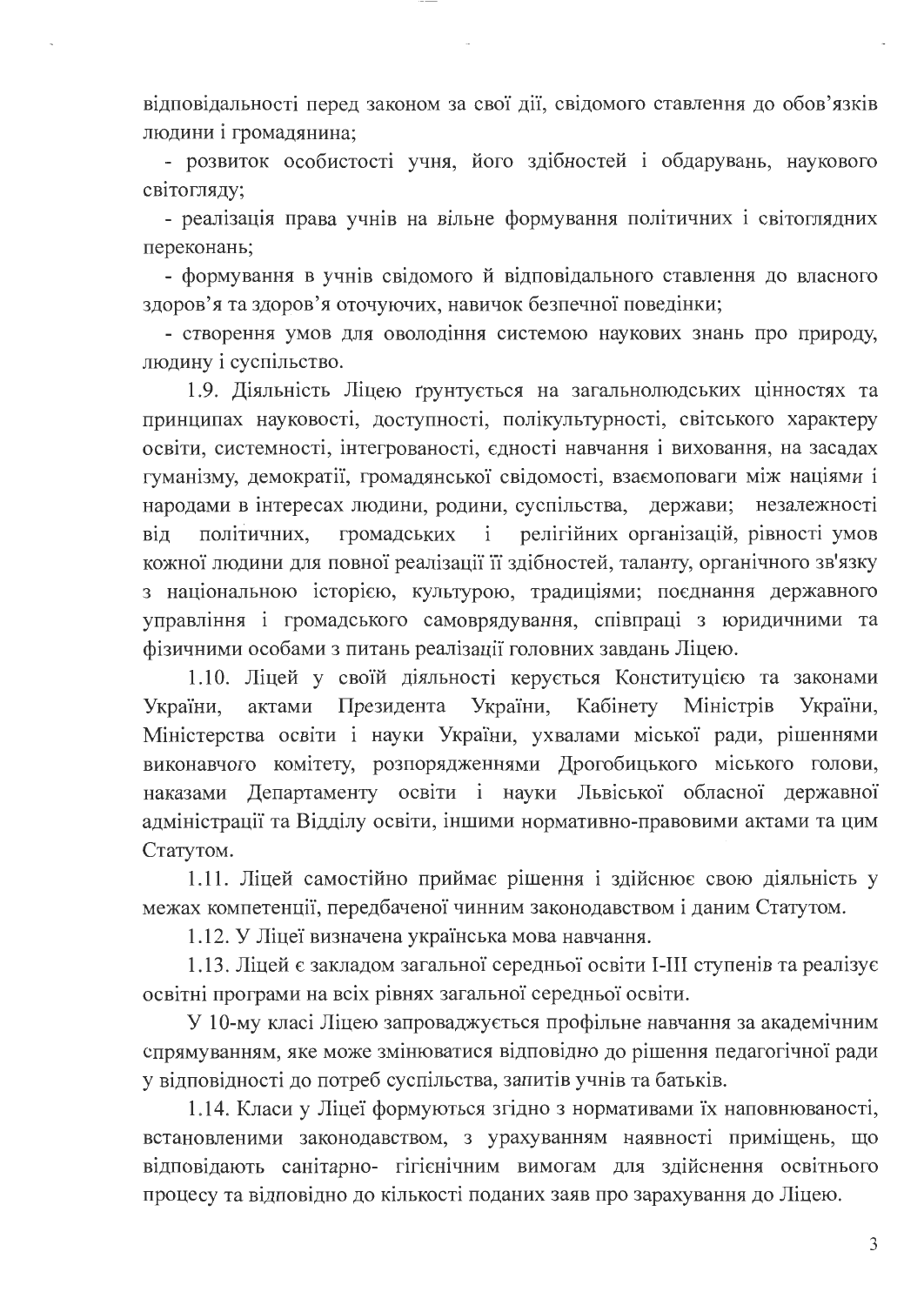$1.15.$ Ліцей може створювати у своєму складікласи (групи) з дистанційною формою навчання, класи (групи) з поглибленим вивченням окремих предметів, спеціальні та інклюзивні класи для навчання дітей з особливими освітніми потребами.

У Ліцеї можуть функціонувати класи з вечірньою (змінною), заочною та екстернатною формою навчання за погодженням із Засновником  $a\overline{0}$ уповноваженим ним органом.

1.16. У відповідності до законодавства, що регулює суспільні відносини, що виникають у процесі реалізації конституційного права людини на освіту, Ліцей забезпечує початкову, базову та профільну середню освіту.

1.17. Освітній Ліцеї здійснюється процес y за груповою та індивідуальною формами навчання, які положення про затверджує центральний орган виконавчої влади, що забезпечує формування державної політики у сфері освіти.

1.18. Для учнів (учасників освітнього процесу), які зараховані у Ліцей на навчання до 2018-2019 навчального року включно, забезпечується право на навчання за планами та програмами, передбаченими центральним органом виконавчої влади, що забезпечує формування та реалізує державну політику у сфері освіти.

1.19. У відповідності до законодавства, що регулює суспільні відносини, що виникають у процесі реалізації конституційного права людини на освіту, Ліцей забезпечує початкову, базову та профільну середню освіту.

1.20. Освітній процес Ліцеї здійснюється  $\overline{V}$ за груповою та індивідуальною формами навчання, які положення про затверджує центральний орган виконавчої влади, що забезпечує формування державної політики у сфері освіти.

1.21. Педагогічним колективом Ліцею може розроблятися перспективний план або концепція діяльності та розвитку закладу на певний період. У даній концепції або плані можуть передбачатися певні особливості діяльності навчального закладу.

1.22. Медичне обслуговування учнів та відповідні умови для його організації забезпечуються Засновником.

1.23. Взаємовідносини Ліцею з юридичними і фізичними особами визначаються угодами, що укладені між ними та діючим законодавством.

# 2. Зарахування учнів до Ліцею та їх відрахування

2.1. Зарахування учнів до Ліцею здійснюється на основі чинних нормативно-правових актів в галузі «Освіта». Зарахування учнів до початкової

 $\overline{4}$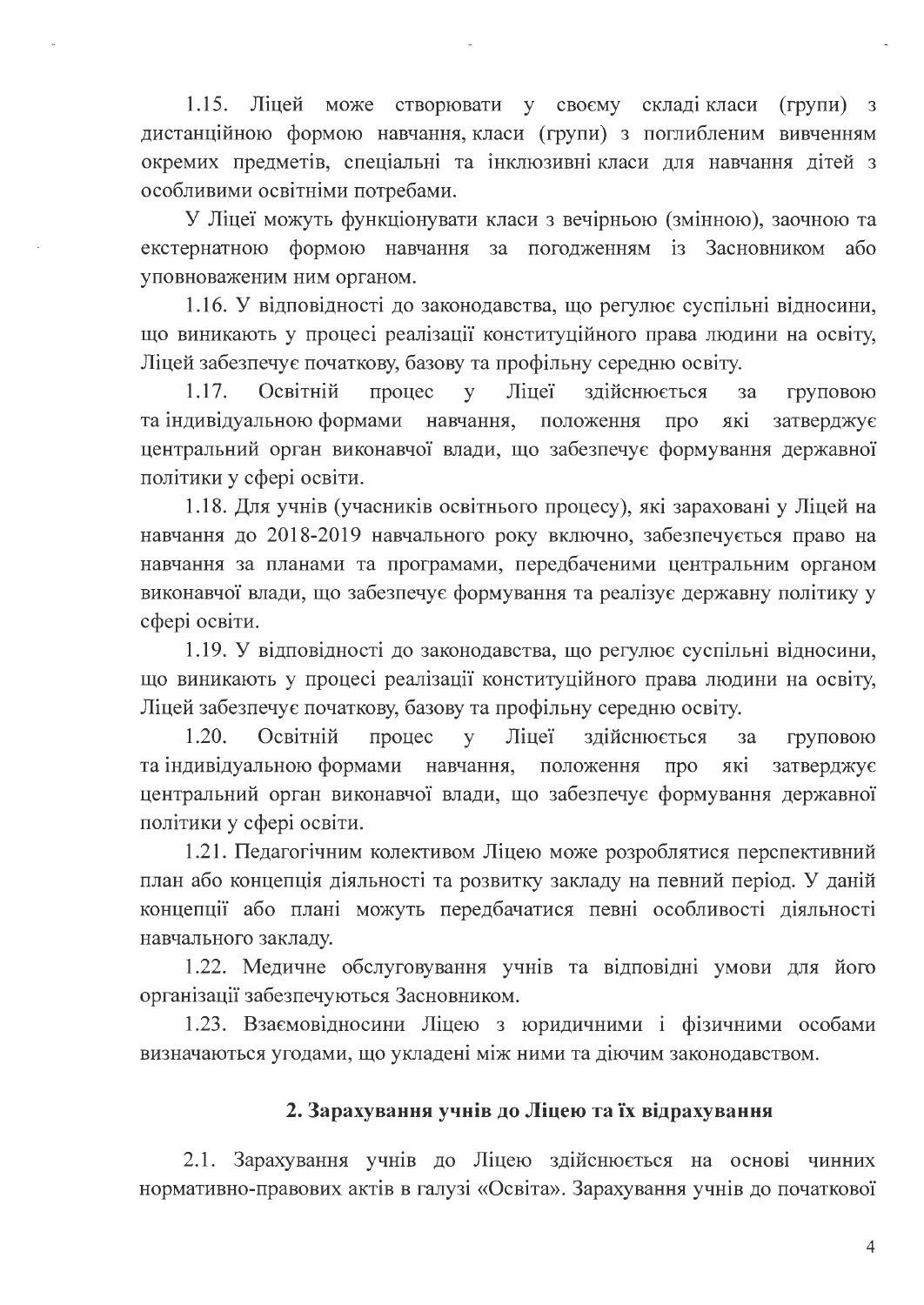школи Ліцею здійснюється, як правило, з 6 років.

2.2. Право на першочергове зарахування до Ліцею мають діти, які проживають на території обслуговування Ліцею, а також діти, які є рідними (усиновленими) братами та/або сестрами дітей, які здобувають освіту в Ліцеї, чи дітьми працівників закладу освіти.

Власник своїм рішенням, також може визначати коло осіб, які мають право на першочергове зарахування, що не суперечить визначеним порядком центрального органу управління.

При проведенні набору учнів у 1-і класи виконувати вимоги Закону України «Про освіту» від 05.09.2017 № 2145-VIII, Постанови Кабінету Міністрів України від 12.04.2000 р. № 646 та листа Міністерства освіти і науки від 14.02.2015 р. щодо роз'яснення порядку приймання дітей до першого класу закладів загальної середньої освіти.

Проводити набір учнів в 1-і класи лише в кількості, що дозволяє забезпечити навчання лише в одну зміну та не більше 30 учнів у класі. Враховуючи також дітей з інших мікрорайонів, які можуть прийматися за наявності вільних місць, що не призведе до розширення планової мережі.

2.3. Зарахування учнів до Ліцею проводиться наказом директора, що видається на підставі заяви та здійснювати відповідно до електронної черги на ресурсі у системі визначеної Засновником, копії свідоцтва про народження дитини, за наявності медичної довідки встановленого зразка і відповідного документа про освіту (крім учнів першого класу).

2.4. Директор Ліцею зобов'язаний вжити заходів для ознайомлення дітей та їх батьків або осіб, які їх заміняють, з порядком зарахування до Ліцею, Статутом, правилами внутрішнього розпорядку та іншими документами, що регламентують організацію освітнього процесу.

2.5. Іноземні громадяни та особи без громадянства зараховуються до Ліцею відповідно до законодавства та міжнародних договорів.

2.6. Переведення учнів Ліцею до наступного класу здійснюється у порядку, встановленому Міністерством освіти і науки України.

2.7. У разі вибуття учня з населеного пункту батьки або особи, які їх замінюють, подають до Ліцею заяву із зазначенням причини вибуття. У разі переходу учня до іншого навчального закладу для здобуття загальної середньої освіти у межах міста батьки або особи, які їх замінюють, подають до Ліцею заяву із зазначенням причини переходу та довідку, що підтверджує факт зарахування дитини до іншого навчального закладу.

2.8. Порядок зарахування, відрахування та переведення учнів до державних та комунальних закладів освіти для здобуття повної загальної середньої освіти затверджується центральним органом виконавчої влади, що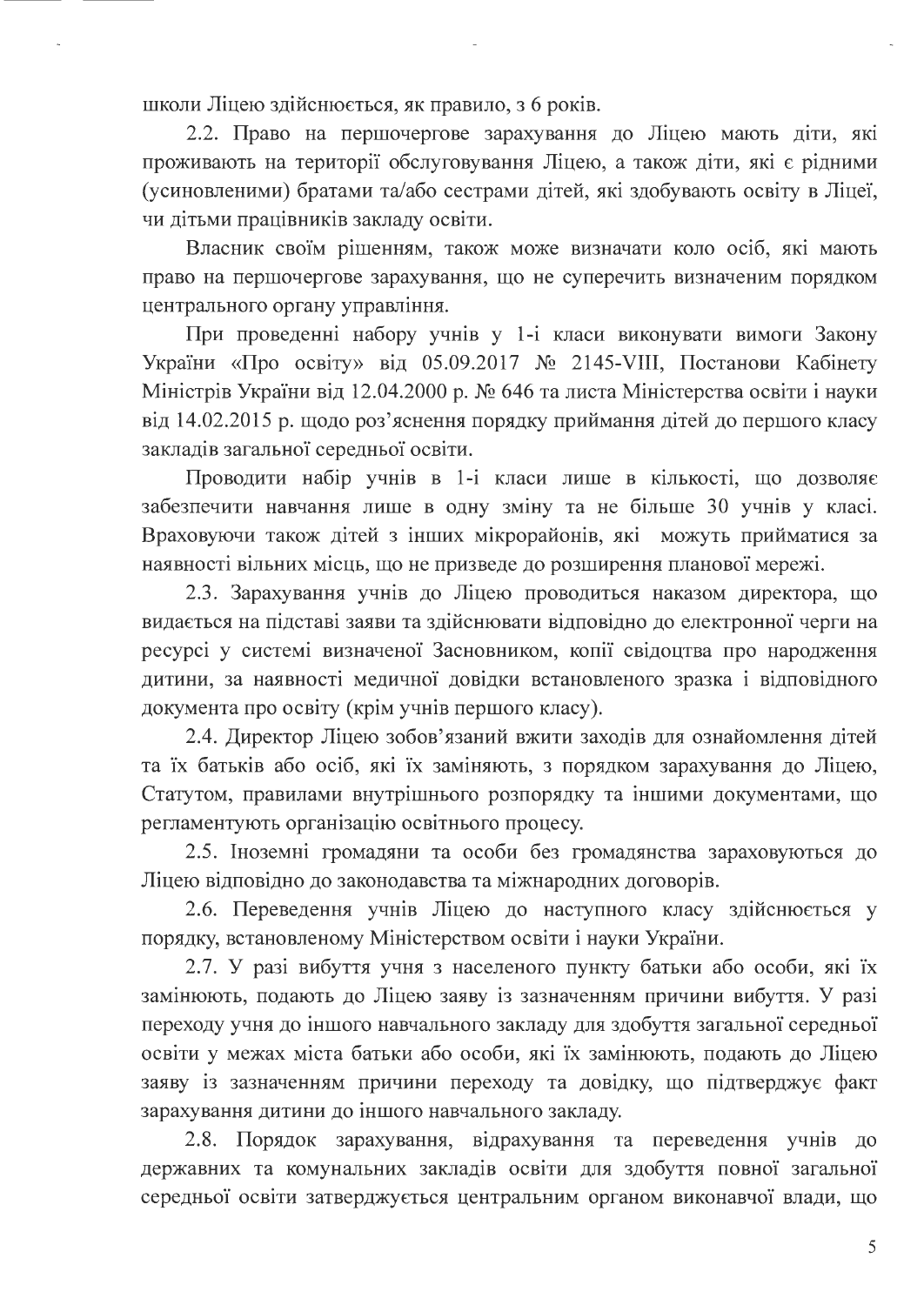забезпечує формування та реалізує державну політику у сфері освіти та є обов'язковим для виконання Ліцеєм.

# 3. Організація освітнього процесу

3.1. На основі освітньої програми Ліцей складає, приймає, погоджує та затверджує робочий навчальний план у відповідності ДО чинного законодавства про освіту, що конкретизує організацію освітнього процесу і складається на основі типових навчальних планів, розроблених Міністерством освіти і науки України, із конкретизацією варіативної та інваріативної частин.

У вигляді додатків до робочого навчального плану складається розклад уроків та режим роботи Ліцею.

3.2. Ліцей забезпечує відповідність рівня загальної середньої освіти державним стандартам освіти, єдність навчання і виховання.

 $3.3.$ Ліцей працює  $3a$ навчальними програмами, підручниками, посібниками, що мають відповідний гриф Міністерства освіти і науки України або рекомендовані Міністерством освіти і науки України, а також науковометодичну літературу, дидактичні матеріали, педагогічні технології,  $\mathbf{i}$ забезпечує виконання освітніх завдань на кожному ступені навчання відповідно до вікових особливостей та природних здібностей дітей.

3.4. Ліцей обирає форми, засоби і методи навчання та виховання відповідно до Законів України «Про освіту», «Про загальну середню освіту» та цього Статуту з урахуванням профілю та інших особливостей організації освітнього процесу.

3.5. У Ліцеї варіантність загальної середньої освіти забезпечується наявністю в її змісті таких компонентів: інваріантної частини - визначається Міністерством освіти та науки України; варіативної частини - визначається Ліцеєм з врахуванням можливого поглибленого вивчення окремих предметів, інтересів і побажань учнів, їхніх батьків, урахуванням місцевих умов; мережею додаткових освітньо-культурних послуг відповідно до запитів учнів та їх батьків (опікунів).

3.6. Освітній процес у Ліцеї здійснюється за груповою та індивідуальною формами навчання.

Ліцей має право проводити науково-дослідницьку, експериментальну та пошукову роботу.

3.7. Ліцей може виконувати освітні програми і надавати платні послуги на договірній основі згідно з переліком, затвердженим Кабінетом Міністрів України.

3.8. Навчальний рік у Ліцеї розпочинається у День знань - 1 вересня і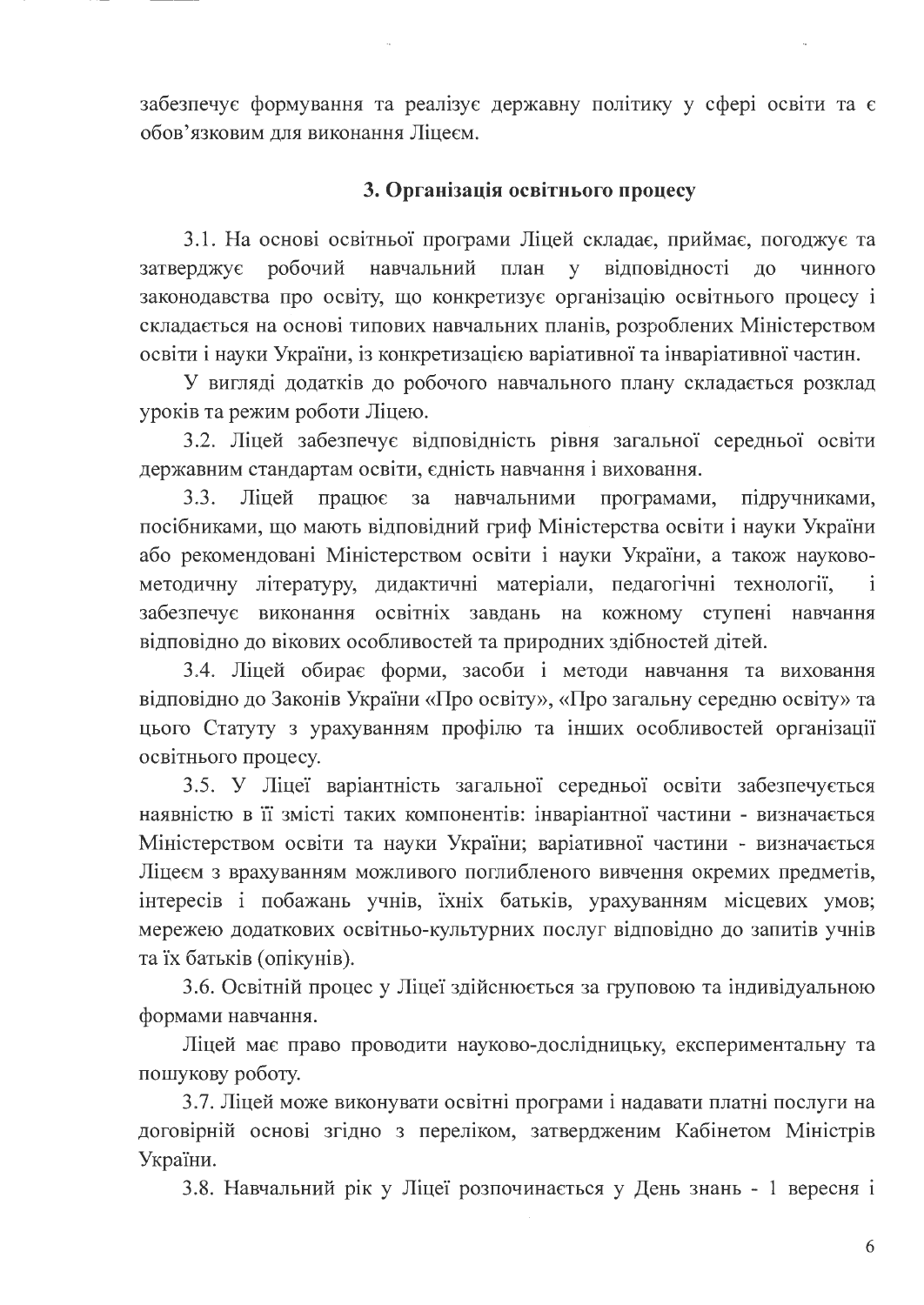закінчується не пізніше 1 липня наступного року.

3.9. Структура навчального року (за чвертями, півріччями, семестрами), тривалість навчального тижня, дня, занять, відпочинку між ними, інші форми організації освітнього процесу встановлюються Ліцеєм у межах часу, передбаченого освітньою програмою та чинним законодавством у галузі «Освіта».

3.10. Тривалість канікул протягом навчального року не може бути меншою 30 календарних днів.

3.11. Адміністрація Ліцею відповідно до рішення педагогічної ради Ліцею та рекомендацій відділу освіти може визначати та вносити певні обґрунтовані корективи у тривалість та терміни канікул.

3.12. Тривалість уроків у Ліцеї становить: у перших класах - 35 хвилин, у других - четвертих класах - 40 хвилин, у п'ятих - дванадцятих класах - 45 хвилин. Ліцей може обрати інші, крім уроку, форми організації освітнього процесу.

Різниця в часі навчальних годин перших - четвертих класів обов'язково обліковується і компенсується проведенням додаткових, індивідуальних занять та консультацій з учнями.

3.13. Тривалість перерв між уроками встановлюється з урахуванням потреби в організації активного відпочинку і харчування учнів.

3.14. Розклад уроків складається відповідно до робочого навчального плану Ліцею з дотриманням педагогічних та санітарно-гігієнічних вимог і затверджується директором.

3.15. В Ліцеї з 5-го класу допускається проведення підряд двох уроків з одного предмета інваріантної та варіативної частини.

3.16. Заміна та об'єднання уроків при відсутності вчителя трактується як виробнича необхідність і є обов'язковою за вказівкою директора та його заступників для кожного вчителя.

3.17. Крім різних форм обов'язкових навчальних занять, у Ліцеї проводяться індивідуальні, групові, факультативні заняття, консультації, позакласні заняття та заходи, що передбачені розкладом позаурочної роботи і спрямовані на задоволення освітніх інтересів учнів, їхнє виховання та розвиток творчих здібностей і обдарувань.

3.18. Домашні завдання задаються з врахуванням індивідуальних особливостей учнів і педагогічних вимог. Їх доцільність, характер, зміст і обсяг визначаються вчителем із врахуванням балансу навчального часу, уникнення перевантаження. У першому класі домашні завдання учням не задаються.

3.19. За письмовими зверненнями батьків, інших законних представників учнів та відповідно до рішення Відділу освіти у Ліцеї можуть функціонувати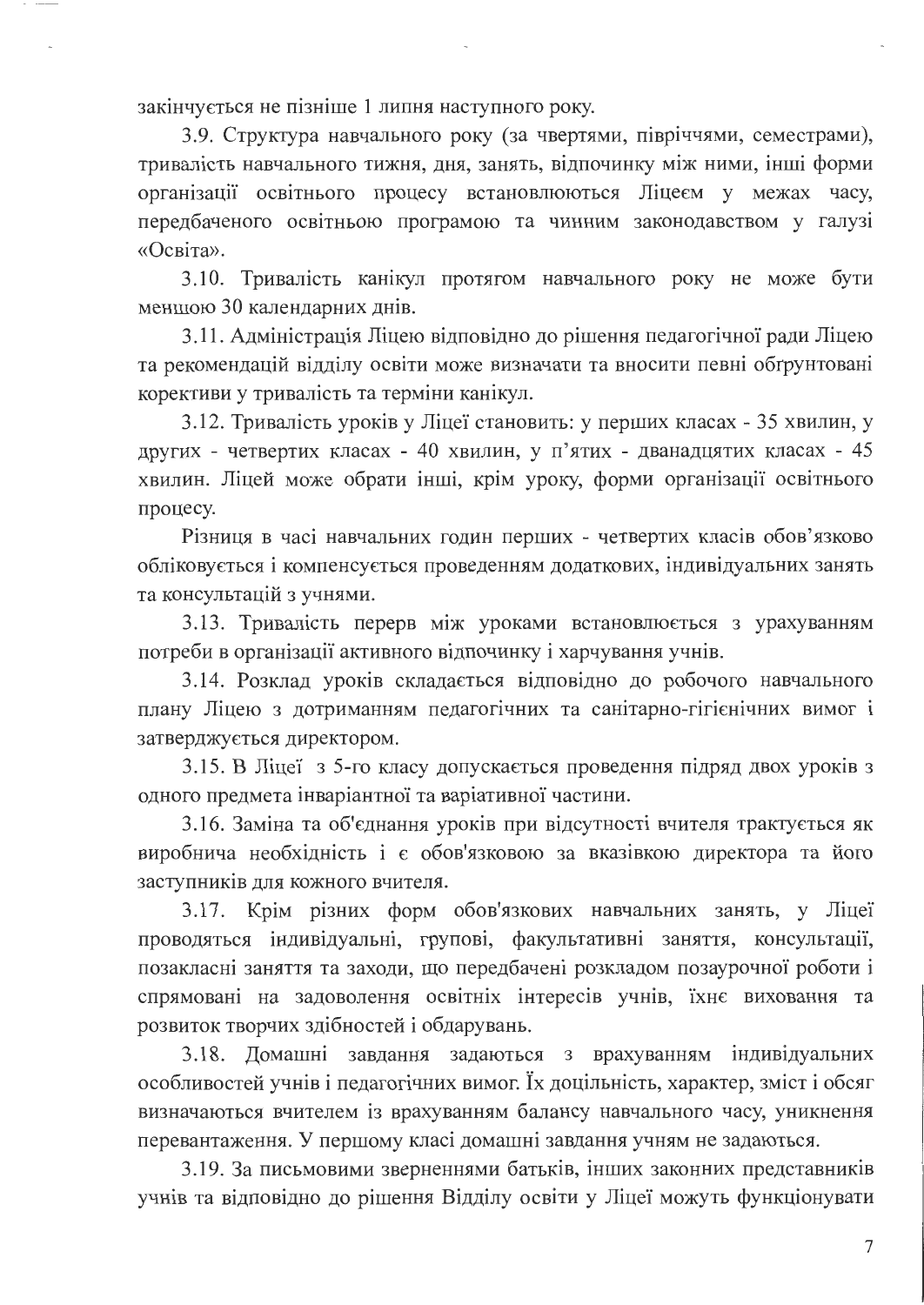групи подовженого дня, фінансування яких здійснюється за кошти Засновника та за інші кошти, не заборонені законодавством.

Порядок створення груп подовженого дня визначається центральним органом виконавчої влади, що забезпечує формування та реалізує державну політику у сфері освіти.

3.20. Відволікання учнів від навчальних занять для провадження інших видів діяльності забороняється (крім випадків, передбачених законодавством).

3.21. Залучення учнів до видів діяльності, не передбачених навчальною програмою та робочим навчальним планом Ліцею, дозволяється лише за їх згодою та згодою батьків або осіб, які їх замінюють.

## 4. Оцінювання навчальних досягнень учнів

4.1. Критерії оцінювання навчальних досягнень учнів визначаються Міністерством освіти і науки України.

4.2. Облік навчальних досягнень учнів протягом навчального року класних інструкції здійснюється журналах, про y ведення яких затверджуються Міністерством освіти і науки України. Результати навчальної діяльності за рік заносяться до особових справ учнів.

4.3. У першому класі дається словесна характеристика знань, умінь і навичок учнів. За рішенням педагогічної ради Ліцею може надаватися словесна характеристика знань, умінь і навичок учнів другого класу. У наступних класах оцінювання здійснюється відповідно ДО критеріїв оцінювання навчальних досягнень учнів.

4.4. Контроль за відповідністю освітнього рівня учнів, які закінчили заклад загальної середньої освіти I, II і III ступенів, вимогам Державного стандарту загальної середньої освіти здійснюється шляхом їх державної підсумкової атестації. Зміст, форми і порядок проведення державної підсумкової атестації визначаються і затверджуються центральним органом виконавчої влади, що забезпечує формування державної політики у сфері освіти.

4.5. Семестрові, річні та підсумкові оцінки оголошуються класним керівником учня індивідуально та доводяться до відома батьків через щоденники та табелі успішності.

 $4.6.$  $3a$ (випускникам) результатами навчання учням видається відповідний документ про освіту.

4.7. Для учнів встановлюються різні види морального стимулювання та матеріального заохочення, передбачені центральним органом виконавчої влади, що забезпечує формування державної політики у сфері освіти, іншими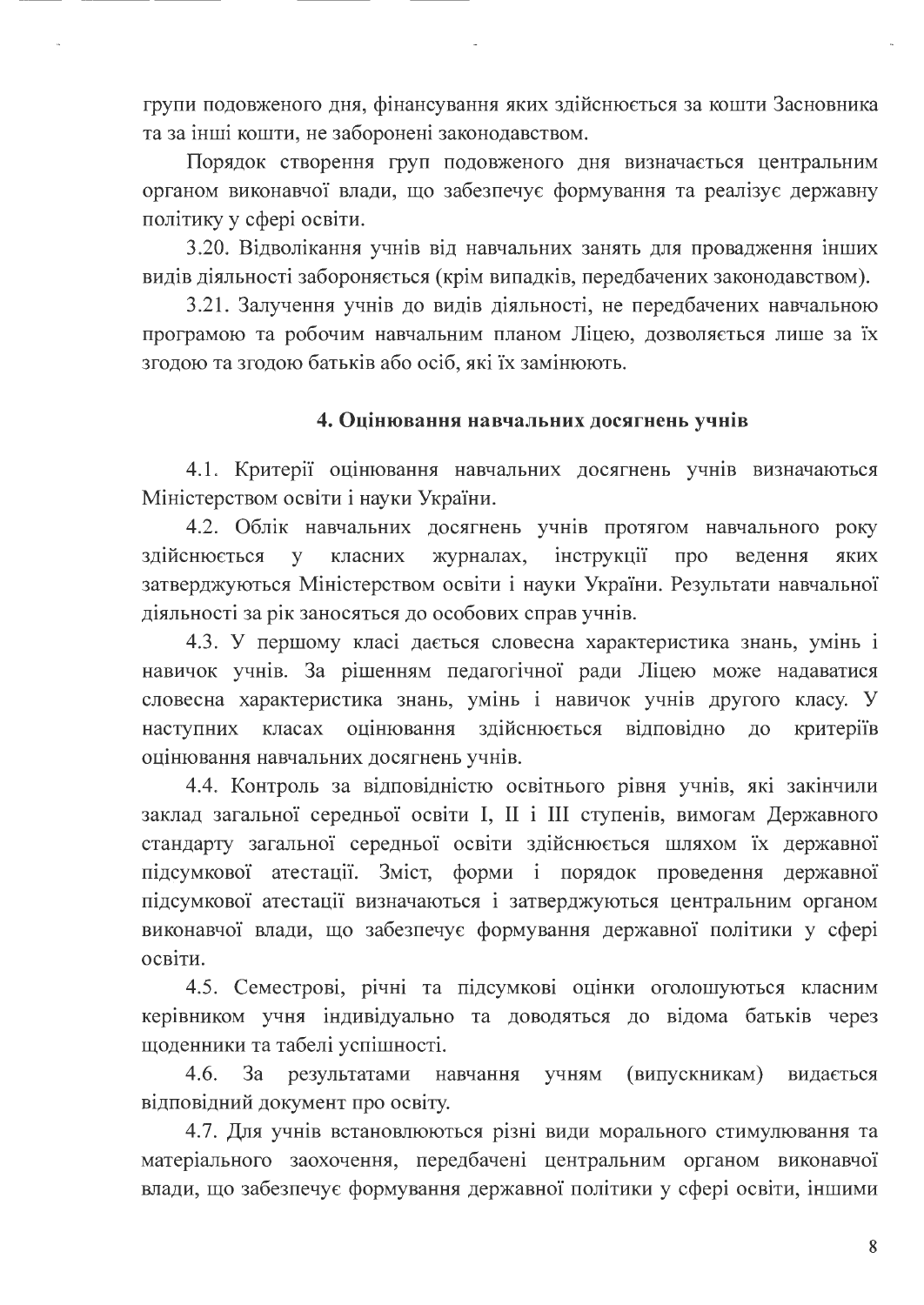органами виконавчої влади та органами місцевого самоврядування.

4.8. Педагогічна рада Ліцею може ухвалювати рішення щодо відзначення, морального та матеріального заохочення учнів.

### 5. Виховний процес

5.1. Виховання учнів у Ліцеї здійснюється в процесі урочної, позаурочної та позашкільної роботи з ними.

5.2. Цілі виховного процесу в Ліцеї визначаються на основі принципів, закладених у Конституції України, законах та інших нормативно-правових актах України.

5.3. Дисципліна в Ліцеї дотримується на основі взаємоповаги усіх учасників освітнього процесу, дотримання правил внутрішнього розпорядку та цього Статуту. Застосування методів психологічного, фізичного, економічного, сексуального насильства, у тому числі із застосуванням засобів електронних комунікацій, до усіх учасників освітнього процесу забороняється.

5.4. У Ліцеї забороняється утворення і діяльність організаційних структур політичних партій, а також релігійних організацій і воєнізованих формувань.

5.5. Примусове залучення учнів Ліцею до вступу в будь-які об'єднання громадян, релігійні організації і воєнізовані формування забороняється.

### 6. Учасники освітнього процесу

6.1. Учасниками освітнього процесу в Ліцеї є: учні (вихованці); керівники; педагогічні працівники, психологи, бібліотекарі; інші спеціалісти; батьки або особи, які їх замінюють.

6.2. Учень (вихованець) - особа, яка навчається і виховується в Ліцеї.

Права і обов'язки учнів (вихованців), педагогічних та інших  $6.3.$ працівників визначаються чинним законодавством та цим Статутом.

### Учні мають право на:

- навчання впродовж життя та академічну мобільність;

- індивідуальну освітню траєкторію, що реалізується, зокрема, через вільний вибір видів, форм і темпу здобуття освіти, закладів освіти і запропонованих ними освітніх програм, навчальних дисциплін та рівня їх складності, методів і засобів навчання;

- якісні освітні послуги;

- справедливе та об'єктивне оцінювання результатів навчання;

- відзначення успіхів у своїй діяльності;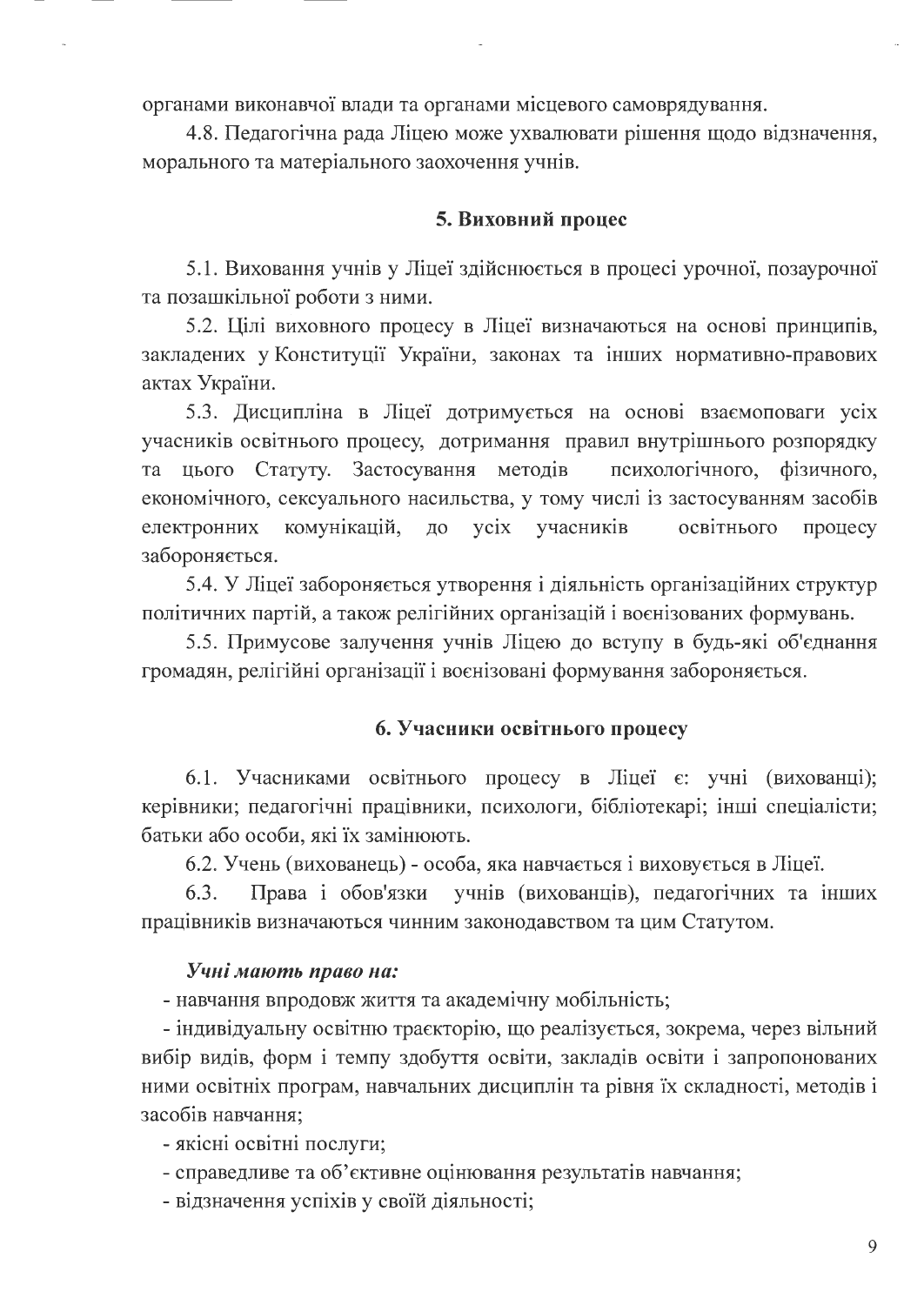- свободу творчої, спортивної, оздоровчої, культурної, просвітницької, наукової і науково-технічної діяльності тощо;

- безпечні та нешкідливі умови навчання, утримання і праці;

- повагу людської гідності;

- захист під час освітнього процесу від приниження честі та гідності, будьяких форм насильства та експлуатації, дискримінації за будь-якою ознакою, пропаганди та агітації, що завдають шкоди здоров'ю здобувача освіти;

бібліотекою, навчальною, користування науковою, виробничою, культурною, спортивною, побутовою, оздоровчою інфраструктурою закладу освіти та послугами його структурних підрозділів у порядку, встановленому закладом освіти відповідно до спеціальних законів;

- доступ до інформаційних ресурсів і комунікацій, що використовуються в освітньому процесі та науковій діяльності;

- забезпечення стипендіями у порядку, встановленому Кабінетом Міністрів України;

- трудову діяльність у позанавчальний час;

- особисту або через своїх законних представників участь у громадському самоврядуванні та управлінні закладом освіти;

- інші необхідні умови для здобуття освіти, у тому числі для осіб з особливими освітніми потребами та із соціально незахищених верств населення;

- брати участь у науково-дослідній, експериментальній, конструкторській та інших видах науково-практичної діяльності, конференціях, олімпіадах, виставках, конкурсах;

- брати участь у добровільних самодіяльних колективах, творчих студіях, клубах. гуртках, групах за інтересами тощо.

### Учні зобов'язані:

- виконувати вимоги освітньої програми (індивідуального навчального плану за його наявності), дотримуючись принципу академічної доброчесності, та досягти результатів навчання, передбачених стандартом освіти для відповідного рівня освіти;

- поважати гідність, права, свободи та законні інтереси всіх учасників освітнього процесу, дотримуватися етичних норм;

- відповідально та дбайливо ставитися до власного здоров'я, здоров'я оточуючих, довкілля;

- дотримуватися установчих документів, правил внутрішнього розпорядку закладу освіти, а також умов договору про надання освітніх послуг (за його наявності);

- регулярно відвідувати шкільні заняття;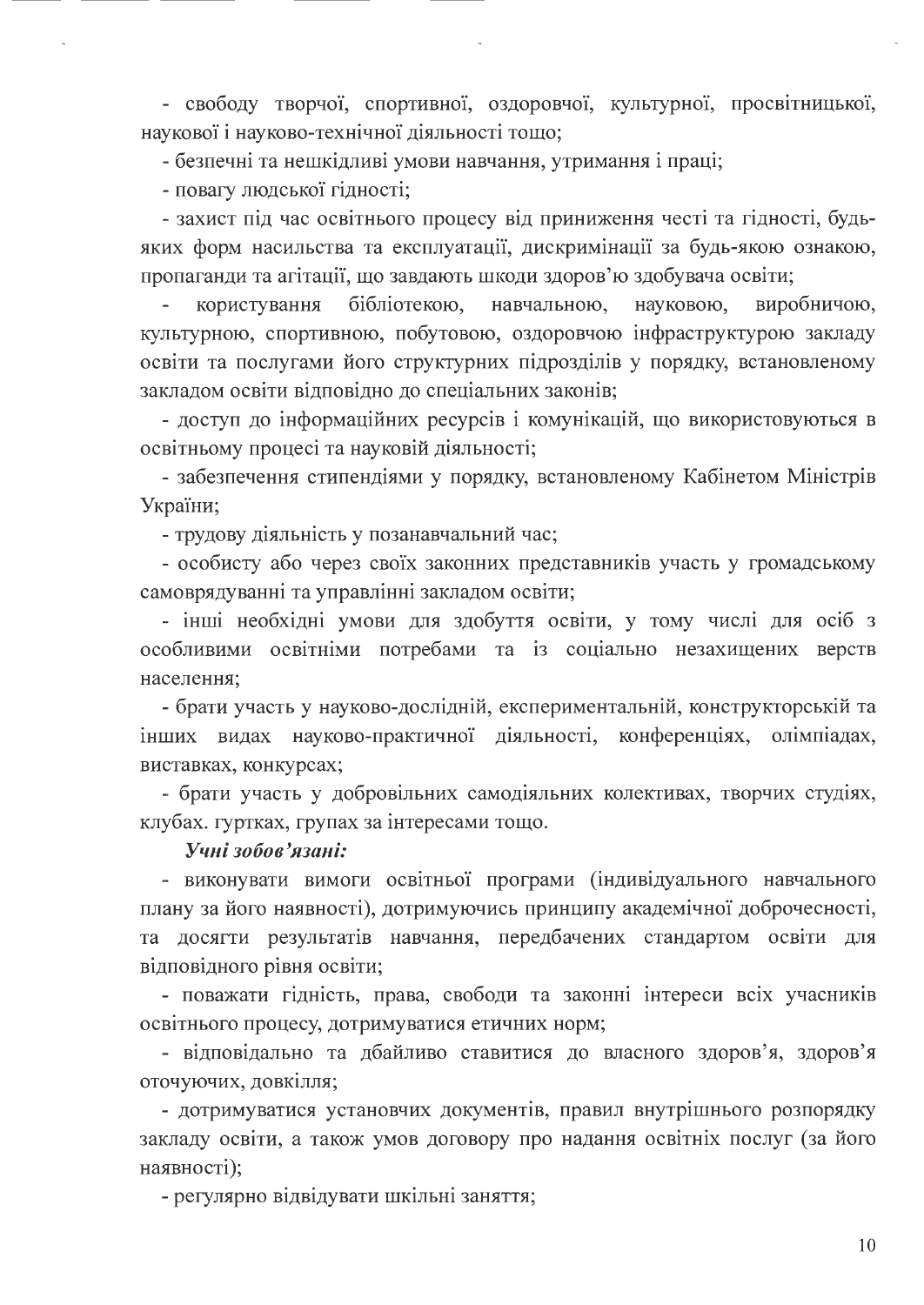- дбати про власну гігієну та охайний зовнішній вигляд,

- носити учнівську форму у 1-4 класах кольору за встановленим взірцем, затвердженим радою закладу освіти, одяг ділового стилю з атрибутикою Ліцею у 5-11 класах.

Здобувачі освіти мають також інші права та обов'язки, передбачені законодавством та установчими документами закладу освіти.

6.4. Учні Ліцею залучаються за їх згодою та згодою батьків або осіб, які їх замінюють, до самообслуговування, різних видів суспільно корисної праці відповідно до цього статуту і правил внутрішнього розпорядку з урахуванням віку, статі, фізичних можливостей.

6.5. За невиконання учасниками освітнього процесу своїх обов'язків, порушення цього Статуту, правил внутрішнього розпорядку на них можуть накладатися стягнення відповідно до законодавства.

6.6. Педагогічним працівником повинна бути особа з високими моральними якостями, яка має відповідну педагогічну освіту та (або) кваліфікацію педагогічного працівника, належний професійну рівень здійснює педагогічну професійної підготовки, діяльність, забезпечує результативність та якість своєї роботи, фізичний та психічний стан здоров'я якої дозволяє виконувати професійні обов'язки в закладах системи загальної середньої освіти. Перелік посад педагогічних працівників системи загальної середньої освіти встановлюється Кабінетом Міністрів України.

6.7. До педагогічної діяльності у Ліцеї не допускаються особи, яким вона заборонена за медичними показаннями, за вироком суду. Перелік медичних протипоказань щодо провадження педагогічної діяльності встановлюється законодавством.

6.8. Призначення на посаду, звільнення з посади педагогічних та інших працівників Ліцею, інші трудові відносини регулюються законодавством про працю, Законом України «Про освіту», Законом України «Про загальну середню освіту» та іншими законодавчими актами.

6.9. Педагогічне навантаження вчителя Ліцею - час, призначений для здійснення освітнього процесу.

Педагогічне навантаження вчителя включає 18 навчальних годин протягом навчального тижня, що становлять тарифну ставку, а також інші види педагогічної діяльності в співвідношенні до тарифної ставки згідно з діючим законодавством.

6.10. Розподіл педагогічного навантаження у Ліцеї затверджується його директором.

6.11. Перерозподіл педагогічного навантаження протягом навчального року допускається у разі зміни кількості годин з окремих предметів, що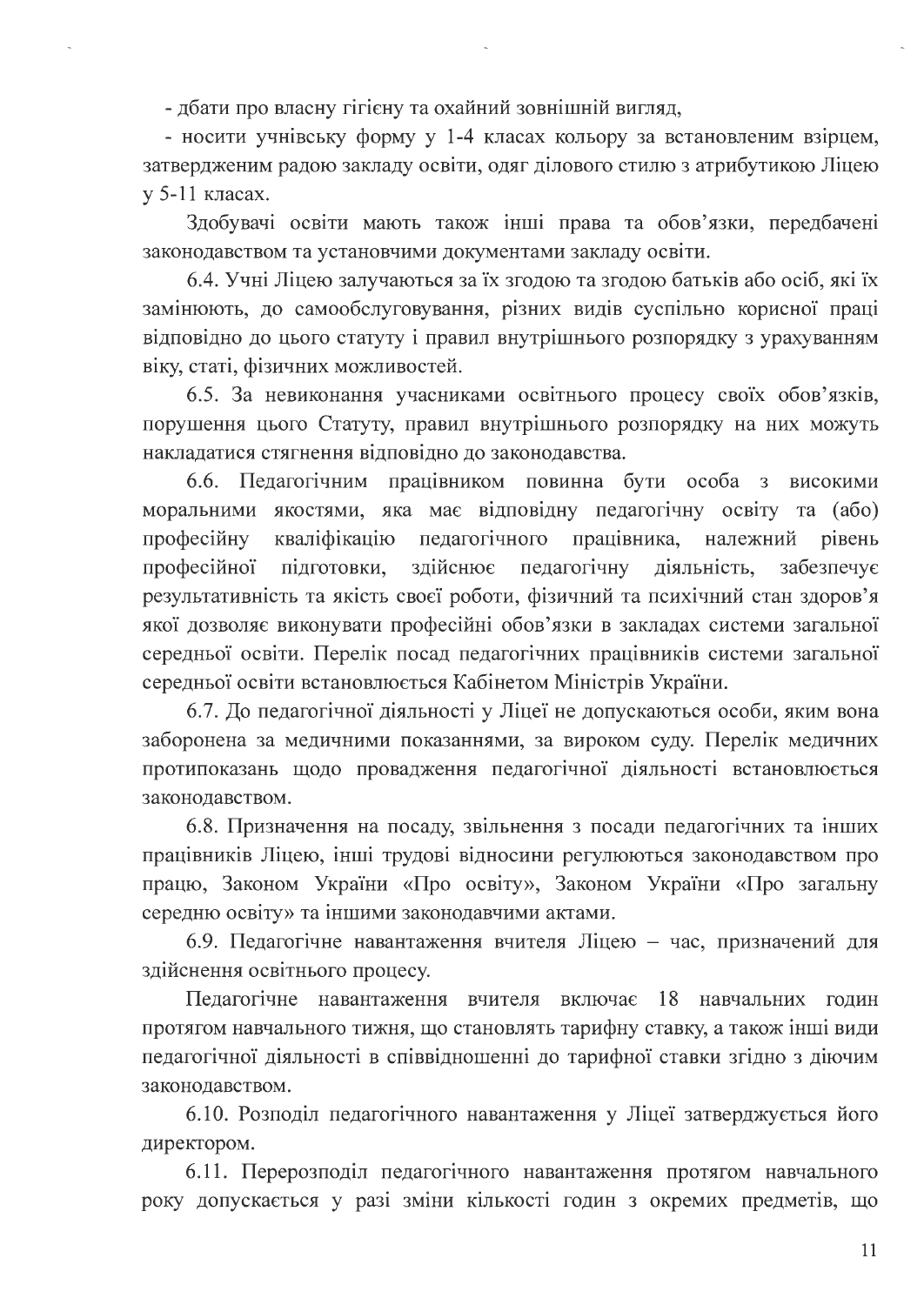передбачається робочим навчальним планом, або за письмовою згодою педагогічного працівника з додержанням законодавства України про працю.

 $6.12.$ Директор Ліцею призначає класних керівників, завідуючих навчальними кабінетами, майстернями, навчально-дослідними ділянками, права та обов'язки яких визначаються нормативно- правовими актами Міністерства освіти і науки України, правилами внутрішнього розпорядку та цим Статутом.

6.13. He допускається відволікання педагогічних працівників від професійних обов'язків крім випадків, передбачених виконання законодавством. Залучення педагогічних працівників до участі у видах робіт, не передбачених робочим навчальним планом, навчальними програмами та іншими документами, що регламентують діяльність Ліцею, здійснюється лише за їх згодою.

6.14. Педагогічні працівники Ліцею підлягають обов'язковій атестації, яка здійснюється як правило, один раз на п'ять років відповідно до Типового атестацію педагогічних положення про працівників, затвердженого центральним органом виконавчої влади, що забезпечує формування державної політики у сфері освіти.

працівників 6.15. За результатами атестації педагогічних Ліцею відповідність педагогічного працівника визначається займаній посаді. присвоюється кваліфікаційна категорія (спеціаліст, спеціаліст другої категорії, спеціаліст першої категорії і спеціаліст вищої категорії) та може бути присвоєно педагогічне звання (старший учитель, учитель-методист, вихователь-методист, педагог-організатор тощо).

обов'язки  $6.16$ . Права та педагогічних працівників Ліцею визначаються Конституцією України, Законом України «Про освіту», Законом України «Про загальну середню освіту», Кодексом законів про працю України та іншими нормативно-правовими актами.

6.17. Права та обов'язки педагогічних працівників:

# Педагогічні працівники мають право на:

- академічну свободу, включаючи свободу викладання, свободу від втручання в педагогічну, науково-педагогічну та наукову діяльність, вільний вибір форм, методів і засобів навчання, що відповідають освітній програмі;

- педагогічну ініціативу;

- розроблення та впровадження авторських навчальних програм, проектів, освітніх методик і технологій, методів і засобів, насамперед методик компетентнісного навчання;

бібліотекою, виробничою, користування навчальною, науковою,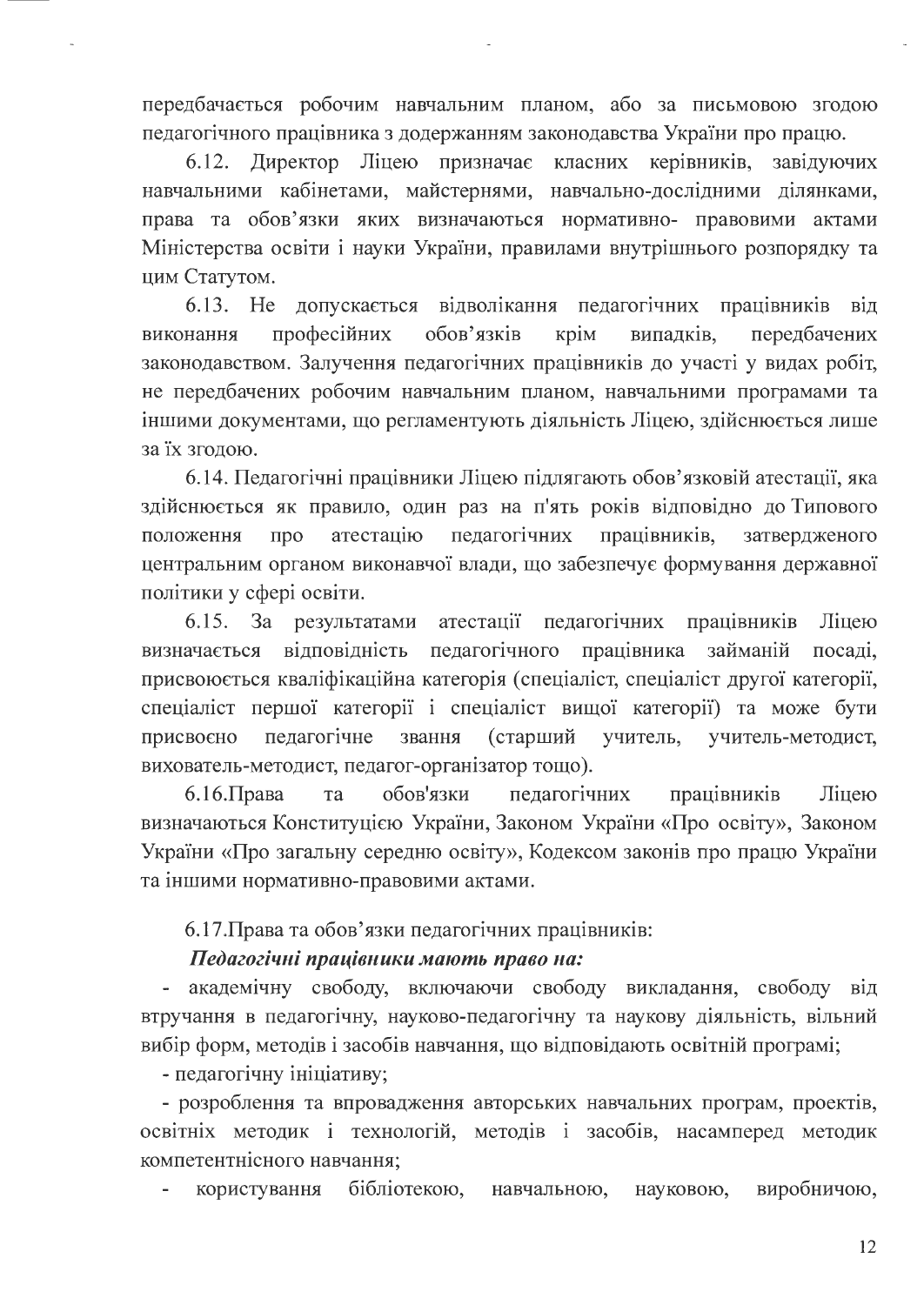культурною, спортивною, побутовою, оздоровчою інфраструктурою закладу освіти та послугами його структурних підрозділів у порядку, встановленому закладом освіти відповідно до спеціальних законів;

- підвищення кваліфікації, перепідготовку;

- дострокову атестацію на отримання відповідної категорії і педагогічного звання:

- вільний вибір освітніх програм, форм навчання, закладів освіти, установ і організацій, інших суб'єктів освітньої діяльності, що здійснюють підвищення кваліфікації та перепідготовку педагогічних працівників;

- доступ до інформаційних ресурсів і комунікацій, що використовуються в освітньому процесі та науковій діяльності;

- відзначення успіхів у своїй професійній діяльності;

-справедливе та об'єктивне оцінювання своєї професійної діяльності;

- захист професійної честі та гідності;

- індивідуальну освітню (наукову, творчу, мистецьку та іншу) діяльність за межами закладу освіти;

- безпечні і нешкідливі умови праці;

- участь у громадському самоврядуванні закладу освіти;

- участь у роботі колегіальних органів управління закладу освіти.

### Педагогічні, науково-педагогічні та наукові працівники зобов'язані:

- постійно підвищувати свій професійний і загальнокультурний рівні та педагогічну майстерність;

- виконувати освітню програму для досягнення здобувачами освіти передбачених нею результатів навчання;

- сприяти розвитку здібностей здобувачів освіти, формуванню навичок здорового способу життя, дбати про їхнє фізичне і психічне здоров'я;

- дотримуватися академічної доброчесності та забезпечувати її дотримання здобувачами освіти в освітньому процесі та науковій діяльності;

- дотримуватися педагогічної етики;

- поважати гідність, права, свободи і законні інтереси всіх учасників освітнього процесу;

- настановленням і особистим прикладом утверджувати повагу ДО суспільної моралі та суспільних цінностей, зокрема правди, справедливості, патріотизму, гуманізму, толерантності, працелюбства;

- виховувати повагу до батьків, жінки, культурно-національних, духовних, історичних цінностей України, до державного і соціального устрою, поглядів, що відмінні від власних, бережливе ставлення до навколишнього середовища;

- готувати учнів до самостійного життя в дусі взаєморозуміння, миру,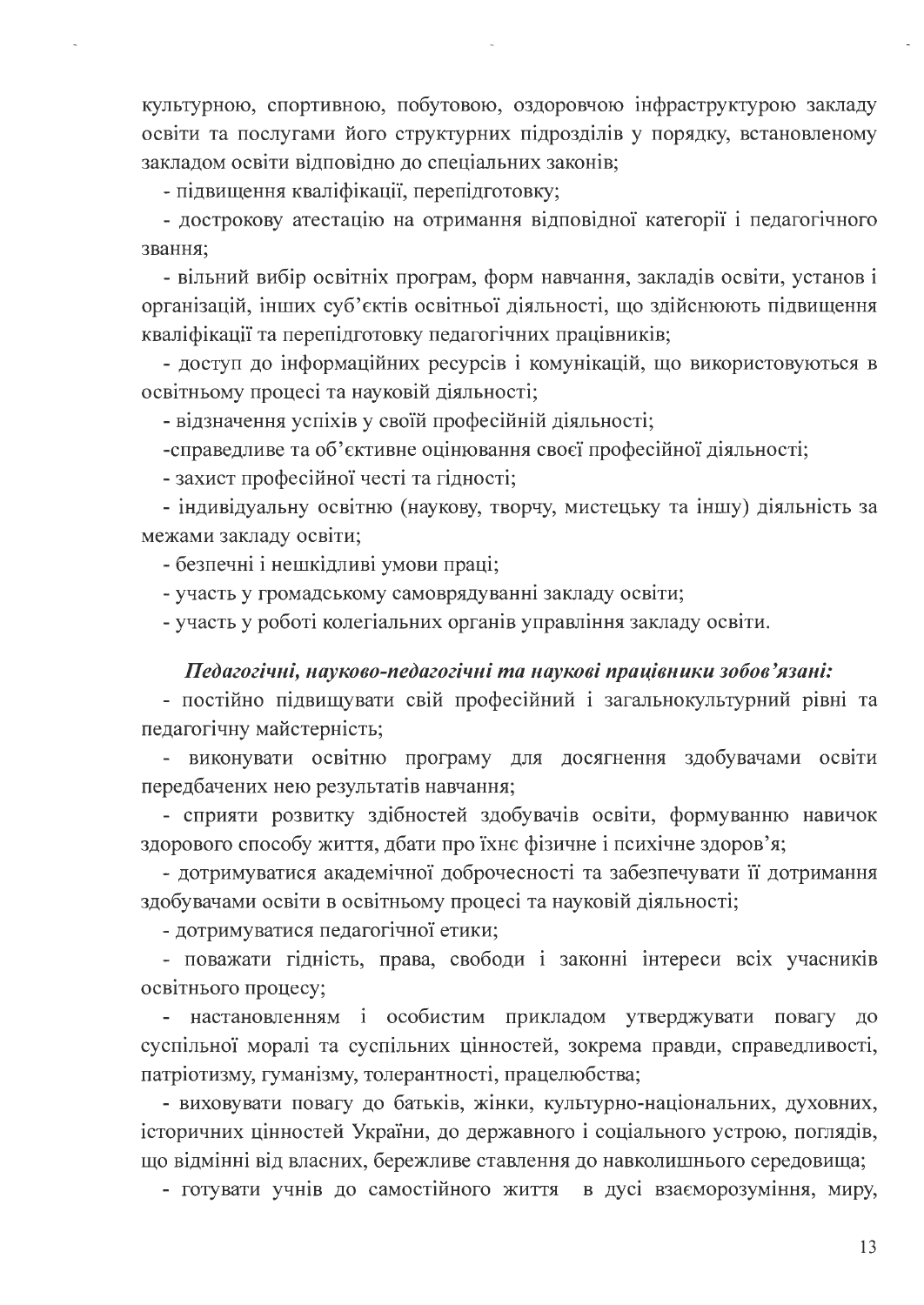злагоди між усіма народами, етнічними, національними, релігійними групами;

здобувачів освіти необхідності формувати  $\mathbf{V}$ усвідомлення додержуватися Конституції та законів України, захищати суверенітет і територіальну цілісність України;

- виховувати у здобувачів освіти повагу до державної мови та державних символів України, національних, історичних, культурних цінностей України, історико-культурного надбання лбайливе ставлення ДО України та навколишнього природного середовища;

- формувати у здобувачів освіти прагнення до взаєморозуміння, миру, злагоди між усіма народами, етнічними, національними, релігійними групами;

- захищати здобувачів освіти під час освітнього процесу від будь-яких форм фізичного та психічного насильства, приниження честі та гідності, дискримінації за будь-якою ознакою, пропаганди та агітації, що завдають шкоди здоров'ю здобувача освіти, запобігати вживанню ними та іншими особами на території закладів освіти алкогольних напоїв, наркотичних засобів, іншим шкідливим звичкам;

- додержуватися установчих документів та правил внутрішнього розпорядку закладу освіти, виконувати свої посадові обов'язки.

6.18. Права та обов'язки батьків здобувачів освіти

### Батьки здобувачів освіти мають право:

- захищати відповідно до законодавства права та законні інтереси здобувачів освіти:

- звертатися до закладів освіти, органів управління освітою з питань освіти;

- обирати заклад освіти, освітню програму, вид і форму здобуття дітьми відповідної освіти;

- брати участь у громадському самоврядуванні закладу освіти, зокрема обирати і бути обраними до органів громадського самоврядування закладу освіти:

- брати участь у покращенні організації навчально-виховного процесу та зміцненні матеріально-технічної бази Ліцею;

- завчасно отримувати інформацію про всі заплановані у закладі освіти та педагогічні, психологічні, медичні, соціологічні позапланові заходи. дослідження, обстеження, педагогічні експерименти та надавати згоду на участь у них дитини;

- брати участь у розробленні індивідуальної програми розвитку дитини та (або) індивідуального навчального плану;

- отримувати інформацію про діяльність закладу освіти, результати навчання своїх дітей (дітей, законними представниками яких вони є) і результати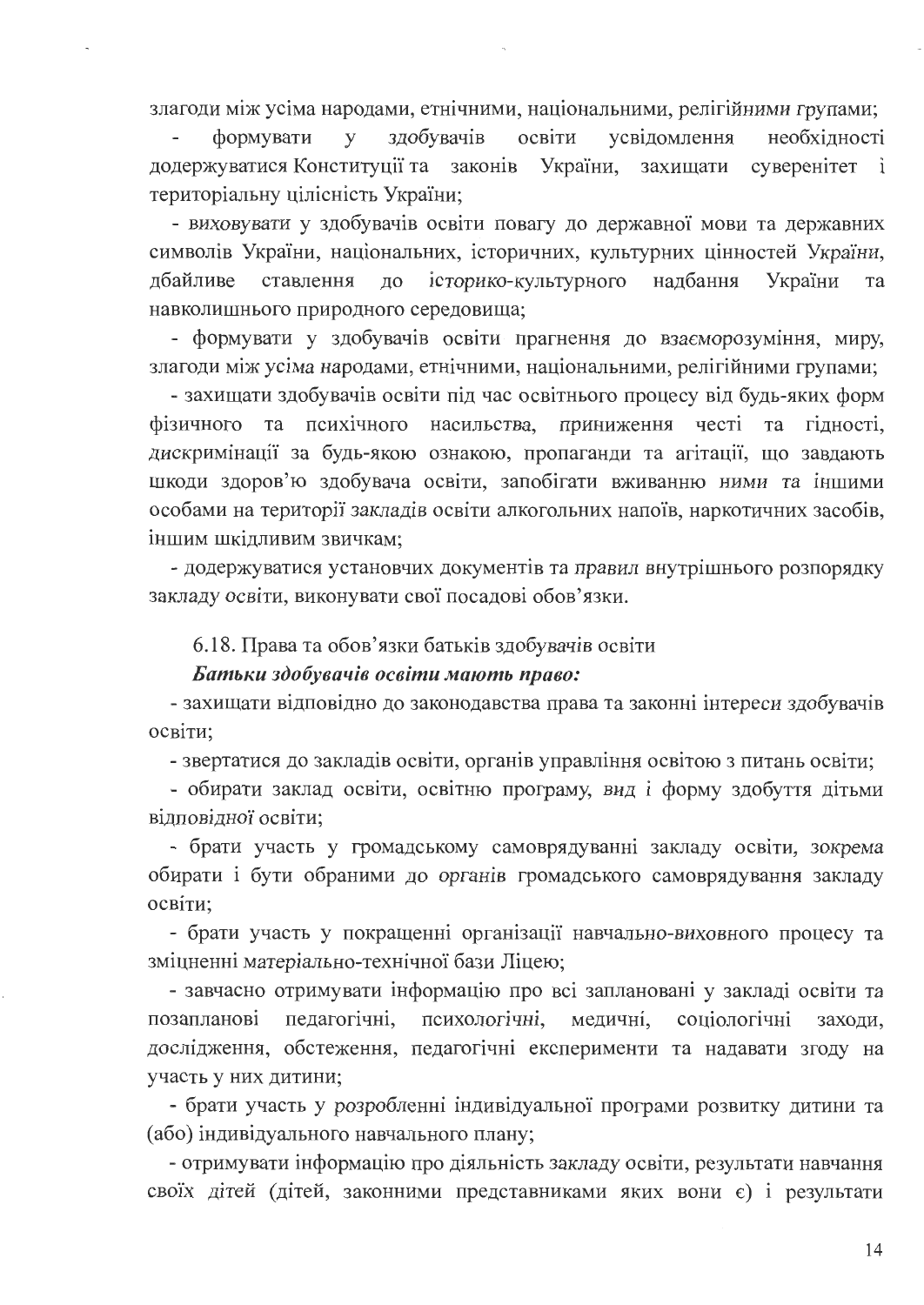оцінювання якості освіти у закладі освіти та його освітньої діяльності.

### Батьки здобувачів освіти зобов'язані:

- забезпечити здобуття дитиною повної загальної середньої освіти;

- регулярно підтримувати зв'язок з Ліцеєм, контактуючи із класним керівником, відвідувати батьківські збори;

- контролювати стан навчання та відвідування учнями Ліцею;

- виховувати у дітей повагу до гідності, прав, свобод і законних інтересів людини, законів та етичних норм, відповідальне ставлення до власного здоров'я, здоров'я оточуючих і довкілля;

- сприяти виконанню дитиною освітньої програми та досягненню дитиною передбачених нею результатів навчання;

- поважати гідність, права, свободи і законні інтереси дитини та інших учасників освітнього процесу;

- дбати про фізичне і психічне здоров'я дитини, сприяти розвитку її здібностей, формувати навички здорового способу життя;

- формувати у дитини культуру діалогу, культуру життя у взаєморозумінні, мирі та злагоді між усіма народами, етнічними, національними, релігійними групами, представниками різних політичних і релігійних поглядів та культурних традицій, різного соціального походження, сімейного та майнового стану;

- настановленням і особистим прикладом утверджувати повагу до суспільної моралі та суспільних цінностей, зокрема правди, справедливості, патріотизму, гуманізму, толерантності, працелюбства;

усвідомлення необхідності формувати літей  $\mathbf{V}$ додержуватися Конституції та законів України, захищати суверенітет і територіальну цілісність України;

- виховувати у дитини повагу до державної мови та державних символів України, національних, історичних, культурних цінностей України, дбайливе ставлення до історико-культурного надбання України;

- дотримуватися установчих документів, правил внутрішнього розпорядку закладу освіти, а також умов договору про надання освітніх послуг (за наявності).

6.19. Педагогічні працівники, які систематично порушують Статут, правила внутрішнього розпорядку Ліцею, не виконують посадових обов'язків, умови трудового договору або за результатами атестації не відповідають займаній посаді, звільняються з роботи згідно з законодавством.

6.20. Заступники директора, педагогічні та інші працівники Ліцею призначаються на посади та звільняються з посад директором Ліцею.

15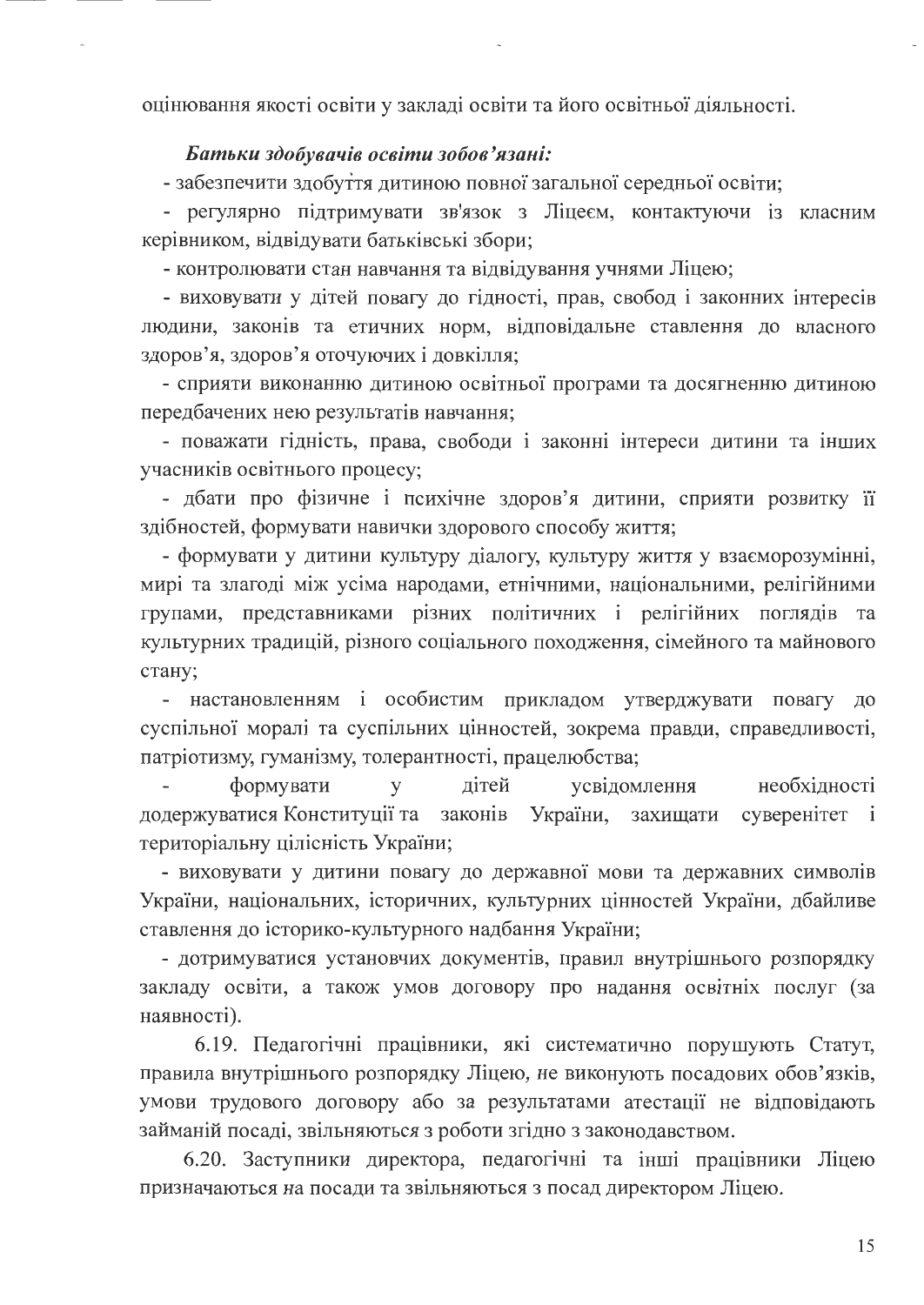Директор Ліцею має право оголосити конкурс на вакантну посаду.

6.21. У разі невиконання батьками та особами, які їх замінюють, обов'язків, передбачених законодавством, Ліцей може порушувати в установленому порядку клопотання про відповідальність таких осіб, у тому числі позбавлення їх батьківських прав.

#### 7. Управління Ліцеєм

7.1. Управління Ліцеєм здійснює Засновник через уповноважений орган (Відділ освіти) та директор в межах повноважень, визначених чинним законодавством України та установчими документами закладу.

7.2. Директор Ліцею здійснює безпосереднє управлінняя закладом освіти і несе відповідальність за освітню, фінансово-господарську та іншу діяльність закладу.

7.3. Посаду директора може обіймати особа, яка є громадянином України, має вищу освіту ступеня не нижче магістра та стаж педагогічної роботи не менше трьох років, а також організаторські здібності, фізичний і психічний стан якої не перешкоджає виконанню професійних обов'язків.

Директор Ліцею призначається і звільняється з посади Відділом освіти виконавчих органів Дрогобицької міської ради Львівської області відповідно до чинного законодавства.

7.4. Засновник або уповноважений ним орган в особі Відділу освіти:

- затверджує установчі документи закладу освіти, їх нову редакцію та зміни до них;

- укладає строковий трудовий договір (контракт) з директором Ліцею, обраним (призначеним) у порядку, встановленому законодавством та установчими документами закладу освіти;

- розриває строковий трудовий договір (контракт) з директором Ліцею з підстав та у порядку, визначених законодавством та установчими документами закладу освіти;

- затверджує кошторис та приймає фінансовий звіт Ліцею у випадках та порядку, визначених законодавством;

- здійснює контроль за фінансово-господарською діяльністю Ліцею;

- здійснює контроль за дотриманням установчих документів Ліцею;

- забезпечує створення у Ліцею інклюзивного освітнього середовища, універсального дизайну та розумного пристосування;

недопущенням привілеїв здійснює контроль  $3a$ ЧИ обмежень (дискримінації) за ознаками раси, кольору шкіри, політичних, релігійних та інших переконань, статі, віку, інвалідності, етнічного та соціального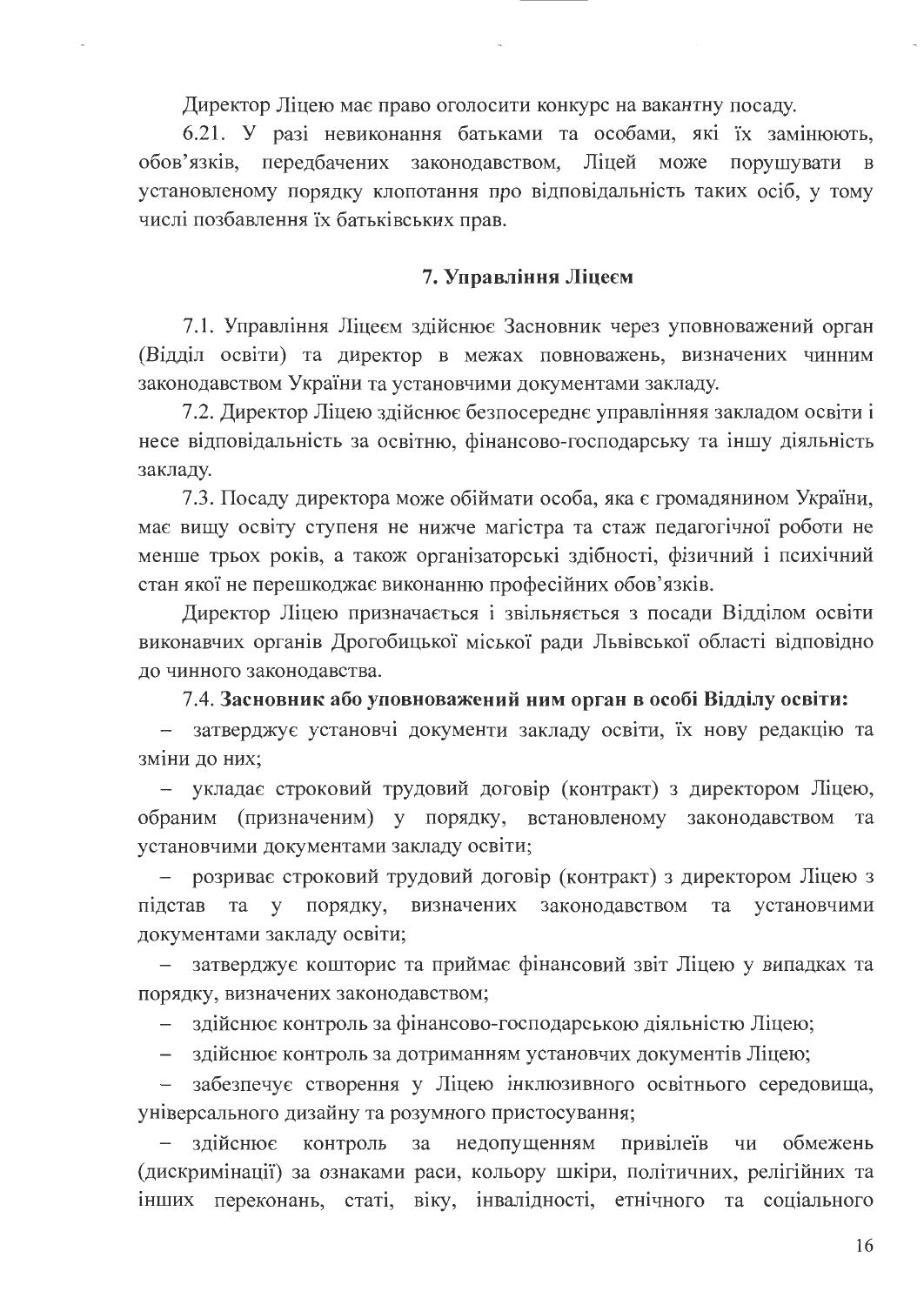походження, сімейного та майнового стану, місця проживання, за мовними або іншими ознаками;

здійснює контроль за виконанням плану заходів, спрямованих на запобігання та протидію булінгу (цькуванню) в закладі освіти; розглядає скарги про відмову у реагуванні на випадки булінгу (цькування) за заявами здобувачів освіти, їхніх батьків, законних представників, інших осіб та приймає рішення за результатами розгляду таких скарг; сприяє створенню безпечного освітнього середовища в закладі освіти та вживає заходів для надання соціальних та психолого-педагогічних послуг здобувачам освіти, які вчинили булінг (цькування), стали його свідками або постраждали від булінгу;

- реалізує інші права, передбачені законодавством та установчими документами Ліцею.

## Директор Ліцею:

- здійснює керівництво педагогічним колективом, забезпечує раціональний добір і розстановку кадрів, створює необхідні умови для підвищення фахового і кваліфікаційного рівня працівників;

- організовує освітній процес;

- забезпечує контроль за виконанням навчальних планів і програм, рівнем досягнень учнів у навчанні, реалізацією державного стандарту освіти;

- відповідає за якість і ефективність роботи педагогічного колективу;

- створює необхідні умови для участі учнів у позакласній та позашкільній роботі, проведення виховної роботи;

- забезпечує дотримання вимог охорони дитинства, санітарно-гігієнічних та протипожежних норм, техніки безпеки;

- підтримує ініціативи щодо вдосконалення системи навчання та виховання, заохочення творчих пошуків, дослідно-експериментальної роботи педагогів;

- забезпечує права учнів на захист їх від будь-яких форм фізичного або психічного насильства;

- призначає класних керівників класів;

- контролює організацію харчування і медичного обслуговування учнів;

- здійснює контроль за проходженням працівниками у встановлені терміни обов'язкових медичних оглядів і несе за це відповідальність;

- розпоряджається в установленому порядку майном і коштами Ліцею та несе відповідальність за їх збереження;

- видає у межах своєї компетенції накази і контролює їх виконання;

- за погодженням із профспілковим комітетом або Радою трудового колективу затверджує правила внутрішнього розпорядку, посадові обов'язки працівників Ліцею;

- вживає заходів до запобігання булінгу, вживанню учнями алкоголю,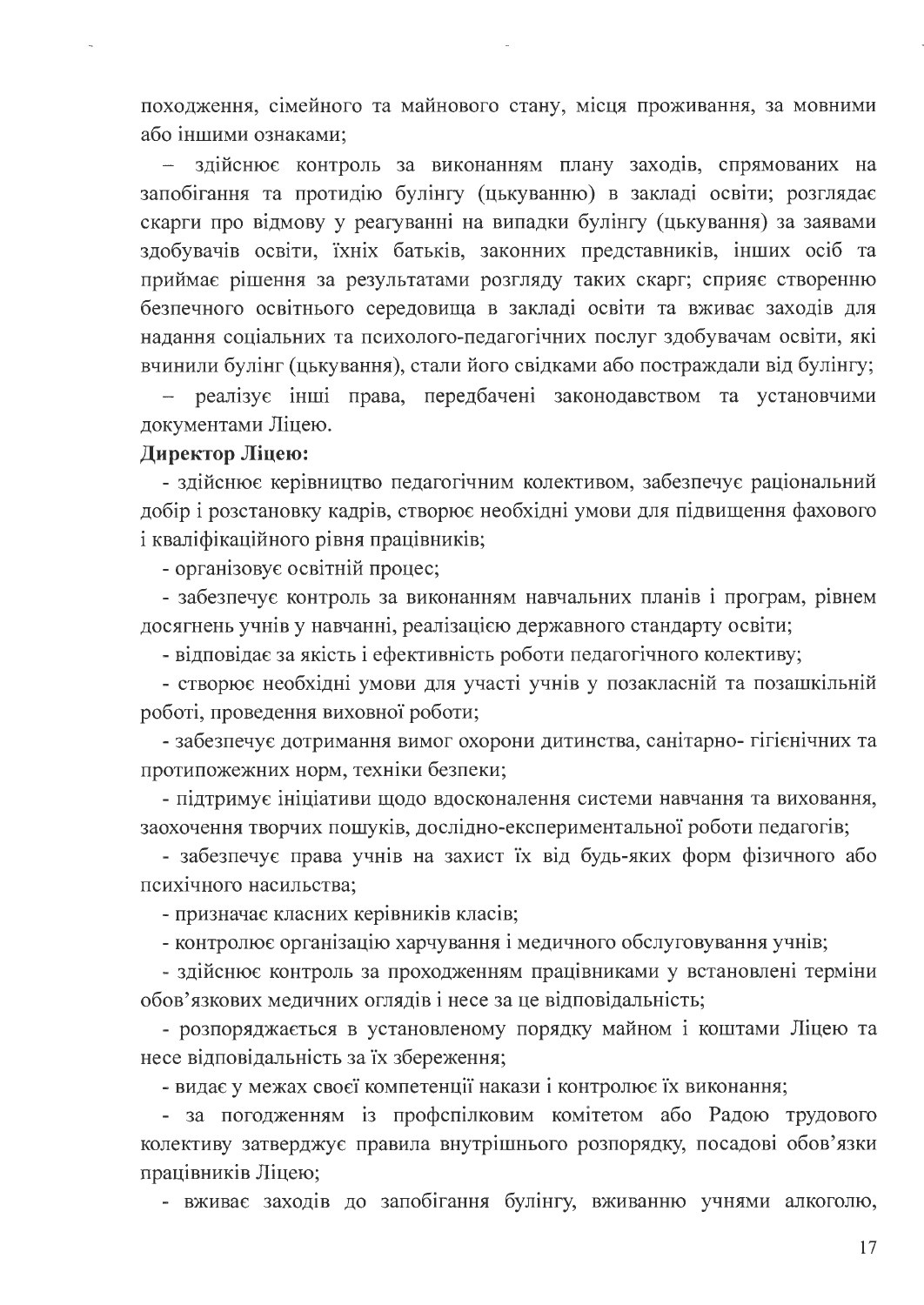наркотиків та тютюнопаління;

- створює умови для творчого зростання педагогічних працівників, пошуку та застосування ними ефективних форм і методів навчання та виховання;

- сприяє залученню діячів науки, культури, членів творчих спілок, працівників підприємств, установ, організацій до освітнього процесу, керівництва учнівськими об'єднаннями за інтересами;

- щороку звітує про свою роботу на загальних зборах колективу;

- вирішує питання фінансово-господарської діяльності закладу;

- забезпечує умови для здійснення дієвого та відкритого громадського контролю за діяльністю закладу.

7.5. Штатні розписи Ліцею затверджуються директором на підставі закладів нормативів загальної середньої освіти. Типових штатних затверджених центральним органом виконавчої влади, що забезпечує формування та реалізує державну політику у сфері освіти та в межах кошторисних призначень.

7.6. Колегіальним органом управління Ліцею є педагогічна рада, повноваження якої визначаються Законом України «Про загальну середню освіту», цим статутом, а при необхідності окремим Положенням про педагогічну раду закладу освіти.

7.7. Усі педагогічні працівники Ліцею мають брати участь у засіданнях педагогічної ради.

7.8. Педагогічна рада Ліцею:

- планує роботу закладу;

- схвалює освітню (освітні) програму (програми) закладу та оцінює результативність її (їх) виконання;

- формує систему та затверджує процедури внутрішнього забезпечення якості освіти, включаючи систему та механізми забезпечення академічної доброчесності;

- розглядає питання щодо вдосконалення і методичного забезпечення освітнього процесу;

- приймає рішення щодо переведення учнів (вихованців) до наступного класу і їх випуску, видачі документів про відповідний рівень освіти, нагородження за успіхи у навчанні;

- обговорює питання підвищення кваліфікації педагогічних працівників, розвитку їхньої творчої ініціативи, визначає заходи щодо підвищення кваліфікації педагогічних працівників, затверджує щорічний план підвищення кваліфікації педагогічних працівників;

- розглядає питання впровадження в освітній процес найкращого педагогічного дослідницькій, досвіду інновацій, участі  $\, {\bf B}$ та

18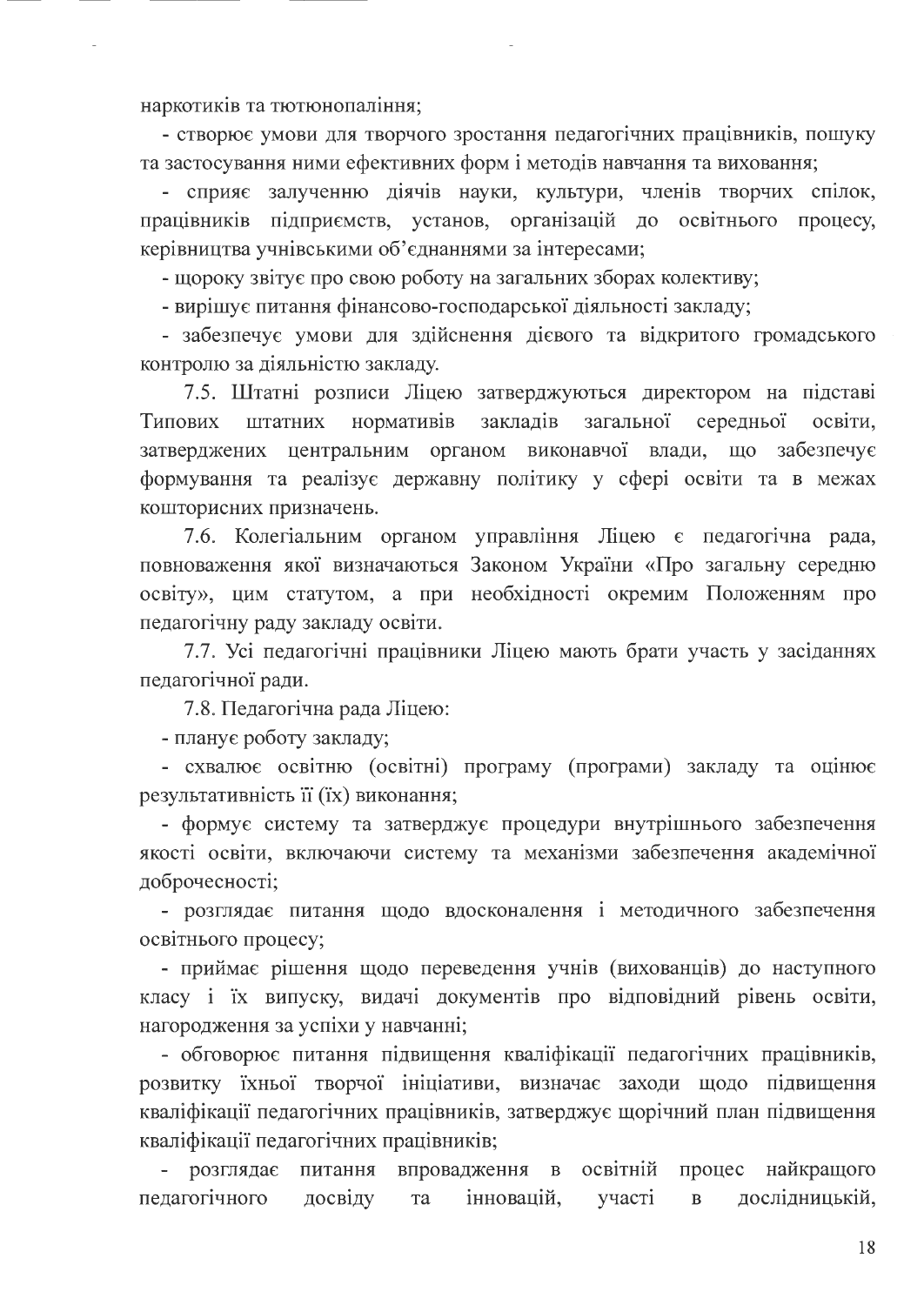експериментальній, інноваційній діяльності, співпраці з іншими закладами освіти, науковими установами, фізичними та юридичними особами, які сприяють розвитку освіти;

заслуховує питання про вивчення стану викладання предметів, результативність роботи методоб'єднань вчителів, визначає шляхи якісної реалізації основних навчально-виховних завдань;

- координує діяльність учнівського парламенту, співпрацює із органами батьківського самсоврядування, освітніми та громадськими організаціями;

- ухвалює рішення щодо відзначення, морального та матеріального заохочення учнів (вихованців), працівників закладу та інших учасників освітнього процесу;

- розглядає питання щодо відповідальності учнів (вихованців), працівників закладу та інших учасників освітнього процесу за невиконання ними своїх обов'язків;

- має право ініціювати проведення позапланового інституційного аудиту закладу та проведення громадської акредитації закладу;

- розглядає інші питання, віднесені законом до її повноважень.

7.9. Рішення педагогічної ради вводяться в дію наказом директора Ліцею.

У Ліцеї можуть діяти:

- органи самоврядування працівників Ліцею;

- органи самоврядування здобувачів освіти;

- органи батьківського самоврядування;

- інші органи громадського самоврядування учасників освітнього процесу.

7.10. Вищим колегіальним органом громадського самоврядування Ліцею є загальні збори (конференція) колективу Ліцею, що скликаються не менше одного разу на рік.

7.11. У Ліцеї можуть функціонувати методичні об'єднання, ШО учасників освітнього спеціалістів охоплюють процесу та певного професійного спрямування.

7.12. В Ліцеї можуть створюватись учнівські та вчительські громадські організації, що діють відповідно до чинного законодавства України.

7.13. Повноваження загальних зборів (конференції) колективу Ліцею, Ради закладу освіти та органами батьківського самоврядування визначаються окремими Положеннями.

### 8. Матеріально-технічна база

8.1. Матеріально-технічна база Ліцею включає будівлі, споруди, землю, комунікації, обладнання інші матеріальні цінності, вартість яких відображено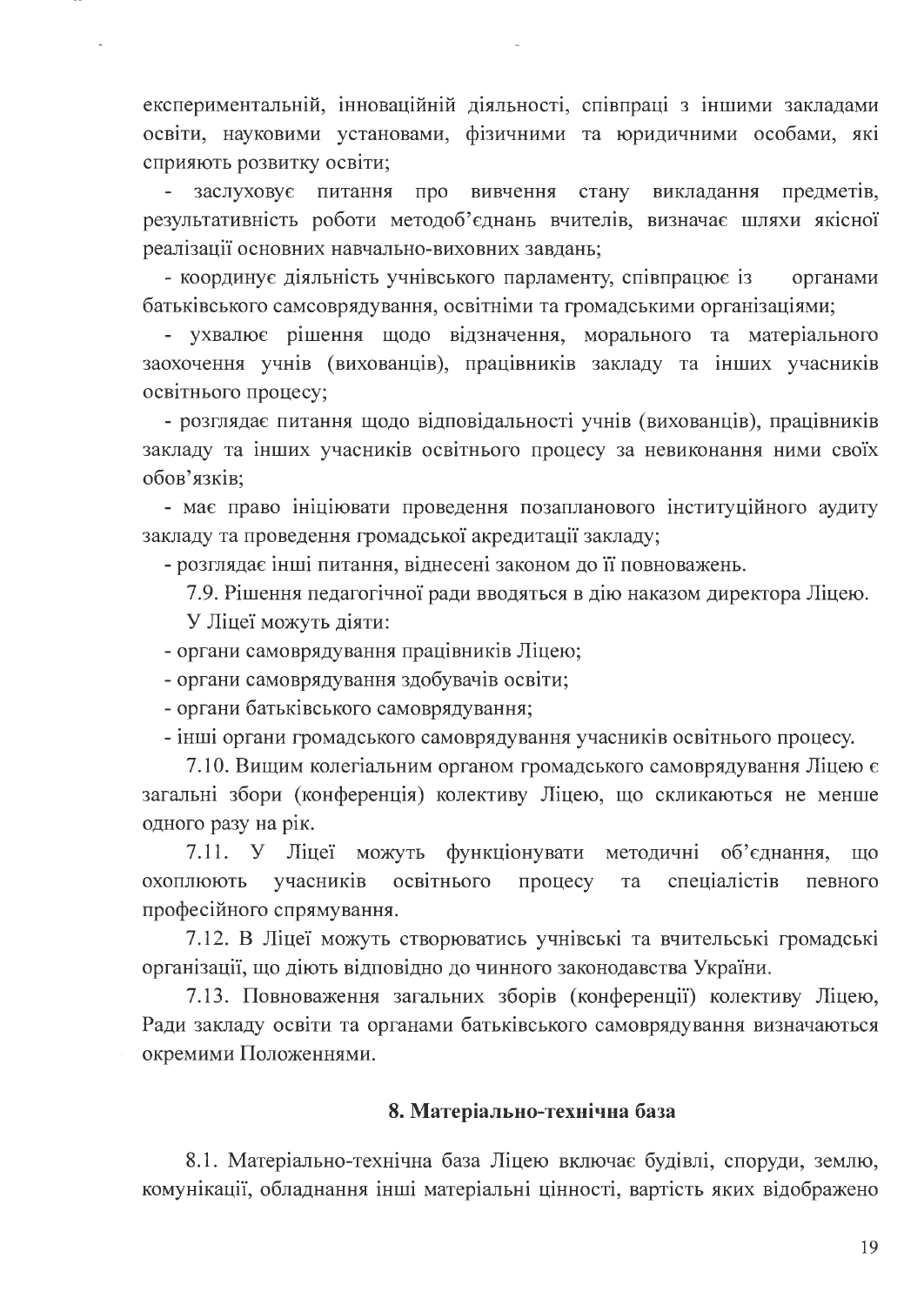у балансі.

8.2. Майно закріплене за Ліцеєм, не може бути вилученим, якщо інше не передбачено законодавством.

8.3. Ліцей має право придбати, орендувати, або здавати в оренду, необхідне обладнання, інші матеріальні ресурси та площі приміщень, користуватися послугами будь-якого підприємства, установи, організації, за погодженням з Власником або уповноваженим ним органом.

8.4. Вилучення основних фондів, оборотних коштів та іншого майна Ліцею проводиться лише у випадках, передбачених чинним законодавством. Збитки, завдані лецею внаслідок порушення його майнових прав іншими юридичними та фізичними особами, відшкодовуються відповідно до чинного законодавства.

8.5. Для забезпечення освітнього процесу база Ліцею складається із навчальних кабінетів, майстерень, а також спортивного, актового залів, бібліотеки, архіву, медичного кабінету, комп'ютерних кабінетів, їдальні та буфету, тощо.

### 9. Фінансово-господарська діяльність

9.1. Фінансово-господарська діяльність Ліцею провадиться відповідно до законолавства.

Ліцей є неприбутковою установою та немає на меті отримання доходів (прибутків) або їх частини для розподілу серед засновників, учасників, працівників (крім оплати їхньої праці, нарахування єдиного соціального внеску).

9.2. Джерелами формування кошторису Ліцею є:

- кошти відповідного бюджету в розмірі, передбаченому нормативами фінансування загальної середньої освіти для забезпечення навчального процесу в обсязі Державного стандарту;

- кошти, отримані від надання Ліцеєм додаткових освітніх послуг;

- прибутки від здавання в оренду приміщень, споруд, обладнання;

- доходи від реалізації продукції навчально-виробничих майстерень;

- благодійні внески юридичних та фізичних осіб, в т.ч. від громадських організацій;

- інші джерела, не заборонені законодавством.

9.3. Всі доходи (прибутки) Ліцею використовуються виключно для фінансування видатків на утримання Ліцею, реалізації мети та напрямків діяльності, визначених цим Статутом.

9.4. Із спонсорських коштів (за погодженням з Радою Ліцею) можуть встановлюватися стипендії, премії, цінні подарунки учням, доплати, надбавки,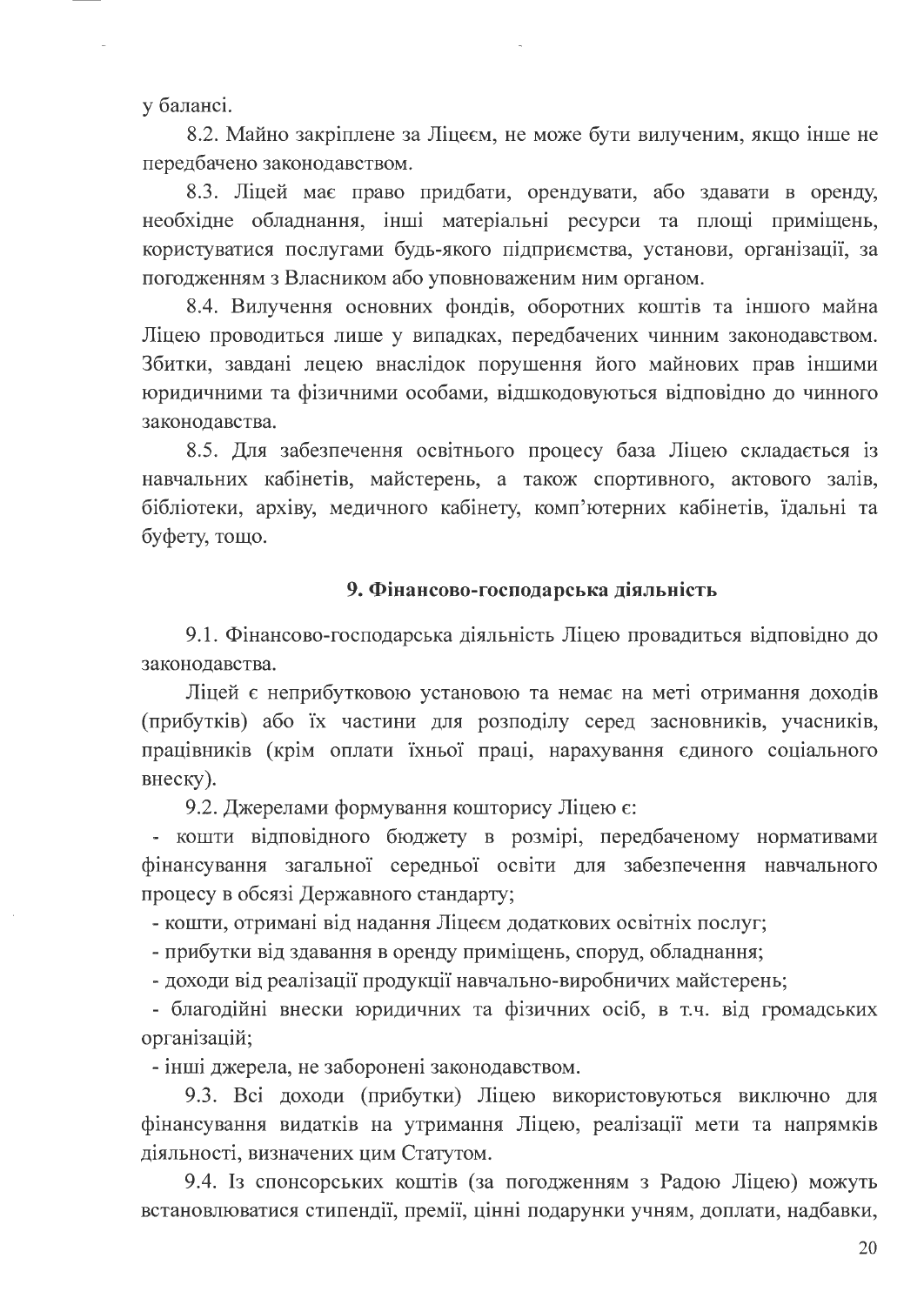премії, матеріальна допомога усім працівникам Ліцею. Порядок використання спонсорських коштів встановлює конференція (загальні збори) колективу учасників освітнього процесу.

9.5. Забороняється розподіл отриманих доходів (прибутків) або їх частини серед засновників (учасників), членів організації, працівників (крім оплати їхньої праці, нарахування єдиного соціального внеску), членів органів управління та інших пов'язаних з ними осіб.

9.6. Ведення діловодства, бухгалтерського обліку звітності та здійснюється у порядку, визначеному законодавством.

Бухгалтерський облік здійснюється самостійно або через централізовану бухгалтерію.

9.7. Звітність про діяльність Ліцею встановлюється відповідно до чинного законодавства.

### 10. Міжнародне співробітництво

10.1. Ліцей за наявності належної матеріально-технічної та соціальнокультурної бази, відповідного фінансування може проводити міжнародний учнівський та педагогічний обмін у рамках освітніх програм, проектів, встановлювати відповідно до законодавства прямі зв'язки з міжнародними організаціями та освітніми асоціаціями.

Ліцей має право відповідно до законодавства укладати договори про співробітництво  $\overline{3}$ навчальними закладами, науковими установами, підприємствами, організаціями, громадськими об'єднаннями інших країн.

10.2. Участь Ліцею у міжнародних програмах, проектах, учнівському та педагогічному обміні здійснюється відповідно до законодавства.

## 11. Контроль за діяльністю Ліцею

11.1. Державний нагляд (контроль) у сфері загальної середньої освіти здійснюється відповідно до чинних нормативних актів у галузі "Освіта".

11.2. Інституційний аудит Ліцею, є єдиним плановим заходом державного нагляду (контролю) у сфері загальної середньої освіти, що проводиться один раз на 10 років центральним органом виконавчої влади із забезпечення якості освіти.

Інституційний аудит включає планову перевірку дотримання ліцензійних умов.

11.3. Контроль за додержанням Державних стандартів загальної середньої освіти, навчально-методичне керівництво та державне інспектування Ліцею, здійснюється відповідно до законодавства.